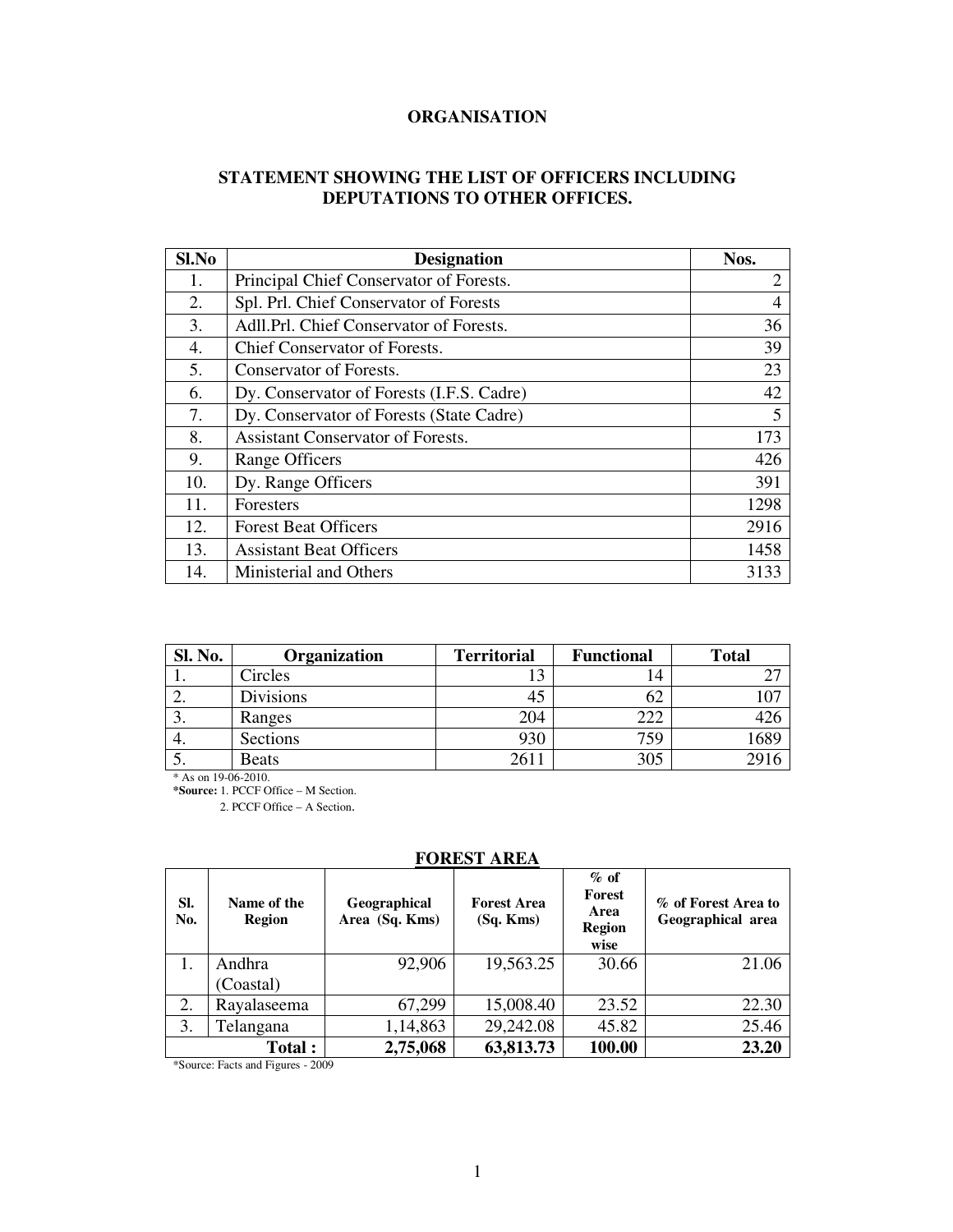# **FOREST COVER – DISTRICT WISE**

| SI.<br>$\overline{\text{No}}$ | <b>Region</b>                                          | Nos.  | Area in<br>Sq.Kms. |
|-------------------------------|--------------------------------------------------------|-------|--------------------|
|                               | No. of Districts having forest cover more than 33%     |       | 13,196             |
| 2.                            | No. of Districts having forest cover between 19 to 33% |       | 13,506             |
| 3.                            | No. of Districts having forest cover between 0 to 19%  | 17    | 37,112             |
| 4.                            | No. of Districts without forest cover                  | $- -$ |                    |
|                               | <b>Total:</b>                                          | 23    | 63,814             |

\*Source: SFR- 2009

| SI.<br>No. | <b>Economic Background</b>                         | Unit           |              |
|------------|----------------------------------------------------|----------------|--------------|
| 1.         | Geographical Area                                  | Sq.Kms         | 2,75,068     |
| 2.         | <b>Forest Area</b>                                 | Sq.Kms         | 63,814       |
| 3.         | Forest Area to Geographical Area                   | $\%$           | 23.20        |
| 4.         | Per Capita Forest Area                             | Ha.            | 0.0837       |
| 5.         | Population (2001 Census)                           | Lakhs          | 762.10       |
| 6.         | Rural - Population                                 | Lakhs          | 554.01       |
| 7.         | Density of Population                              | Lakhs          | 208.09       |
| 8.         | Density of Population                              | Per Sq.Km      | 277          |
| 9.         | Inhabited villages (2001 Census)                   | No.            | 26613        |
| 10.        | Towns                                              | No.            | 210          |
| 11.        | <b>Districts</b>                                   | No.            | 23           |
| 12.        | Mandal Praja Parishads                             | No.            | 1128         |
| 13.        | <b>Revenue Mandals</b>                             | No.            | 1128         |
| 14.        | <b>Gram Panchayats</b>                             | No.            | 21895        |
| 15.        | Literacy $(2001 - Census)$                         | $\%$           | 60.47        |
| 16.        | Scheduled Castes (2001 – Census)                   | Lakhs          | 123.39       |
| 17.        | Scheduled Tribes (2001 – Census)                   | Lakhs          | 50.24        |
| 18.        | Length of Sea-Coast                                | Kms            | 965          |
| 19.        | Live-Stock-Without dogs (2007-Census)              | N <sub>o</sub> | 6,01,74,771  |
| 20.        | Live Stock-Cattle, Buffaloes (2007-Census)         | N <sub>o</sub> | 2,44,94,758  |
| 21.        | Sheep & Goats (2007-Census)                        | N <sub>o</sub> | 3,51,65,464  |
| 22.        | Miscellaneous-Pigs & other livestock (2007-Census) | N <sub>o</sub> | 5,14,549     |
| 23.        | Poultry (2007-Census)                              | N <sub>o</sub> | 12,39,84,716 |
| 24.        | State Revenue for 2009-10 (B.E.)                   | Rs. In Crores  | 78,963.70    |
| 25.        | Forest Revenue for 2009-10                         | Rs. In Lakhs   | 10,337.494   |
| 26.        | Forest Expenditure for 2009-10                     | Rs. In Lakhs   | 26,046.835   |

# **ANDHRA PRADESH AT A GLANCE**

\*Source: Statistical Abstract of A.P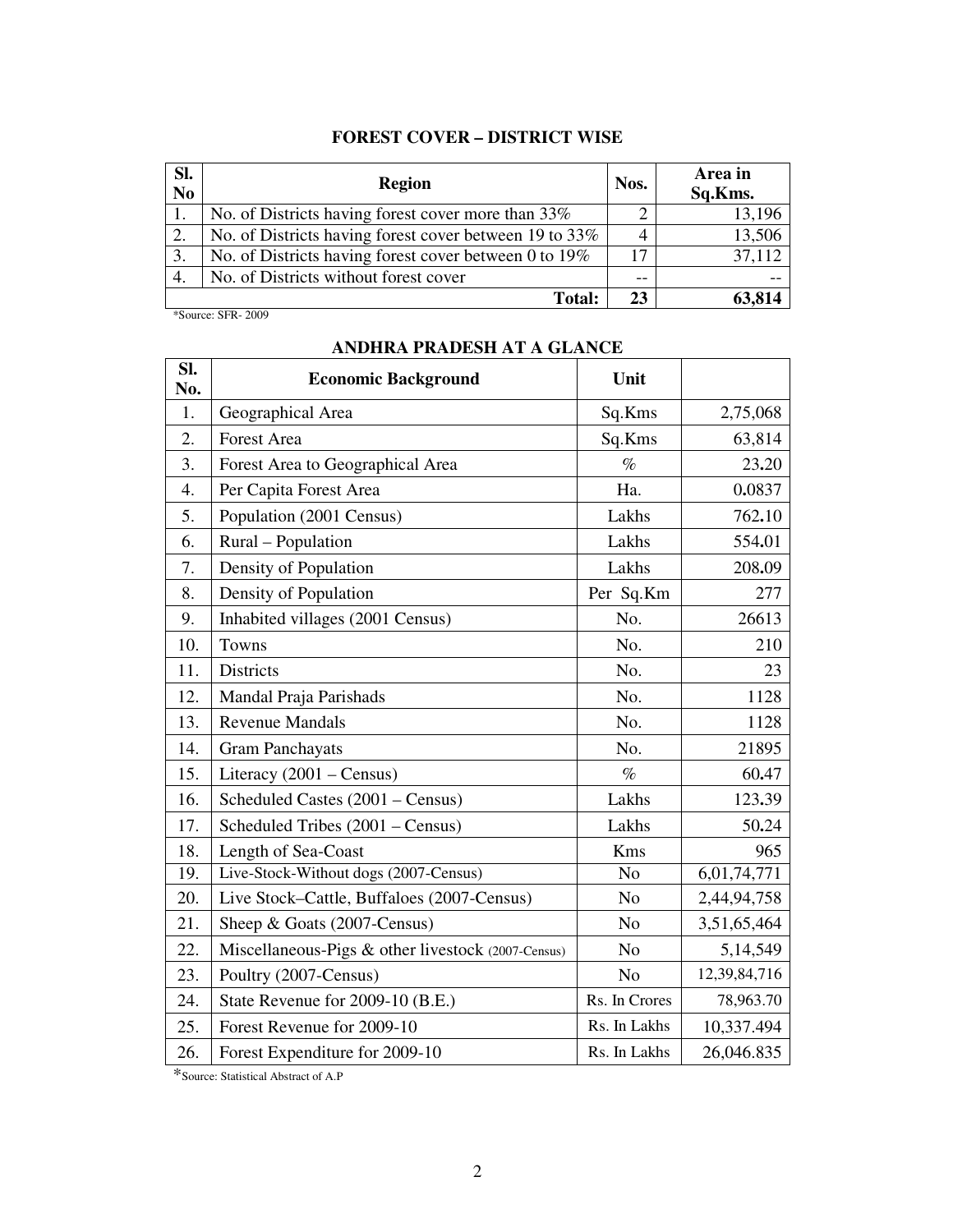|            |                                        | <b>Forestry Sector</b>                           |                                                 | <b>State</b>                                     |                                                 |  |
|------------|----------------------------------------|--------------------------------------------------|-------------------------------------------------|--------------------------------------------------|-------------------------------------------------|--|
| SI.<br>No. | <b>Particulars</b>                     | <b>At Constant</b><br><b>Prices</b><br>1999-2000 | <b>At Current</b><br><b>Prices</b><br>2009-2010 | <b>At Constant</b><br><b>Prices</b><br>1999-2000 | <b>At Current</b><br><b>Prices</b><br>2009-2010 |  |
|            | <b>Grass State</b><br>Domestic Product | 1462                                             | 2095                                            | 265140                                           | 411349                                          |  |
| 2.         | <b>Net State Domestic</b><br>Product   | 1408                                             | 2018                                            | 238632                                           | 368737                                          |  |
| 3.         | Per Capita Income<br>(Rs.)             |                                                  |                                                 | 28528                                            | 44081                                           |  |

# **ANDHRA PRADESH STATE ECONOMY 2009-2010 ( Updated Advance )**

(Rs. in Crores)

\*Source: DE & S Hyderabad

# **FOREST AREA AND POPULATION OF DISTRICTS**

| Sl. No.           | <b>District</b>             | Area (Sq. Km)<br>Geographical | Block (No.)<br>Forest | Forest Area<br>(Sq. Km) | 2001 Census<br>Population<br>(in lakhs) | % of Forest<br>Area to the<br>Total Geo.<br>Area |
|-------------------|-----------------------------|-------------------------------|-----------------------|-------------------------|-----------------------------------------|--------------------------------------------------|
|                   |                             |                               | Telangana             |                         |                                         |                                                  |
| 1.                | Adilabad                    | 16,128                        | 235                   | 7,231.89                | 24.88                                   | 44.8                                             |
| $\overline{2}$ .  | Nizamabad                   | 7,956                         | 189                   | 1,812.15                | 23.46                                   | 22.8                                             |
| $\overline{3}$ .  | Medak                       | 9,699                         | 233                   | 905.94                  | 26.70                                   | 9.3                                              |
| 4.                | Rangareddy                  | 7,493                         | $\overline{127}$      | 730.75                  | 35.75                                   | $\overline{9.8}$                                 |
| 5.                | Hyderabad                   | 217                           |                       | $\theta$                | 38.30                                   |                                                  |
| 6.                | Mahabubnagar                | 18,432                        | 86                    | 3,032.51                | 35.14                                   | 16.5                                             |
| 7.                | Nalgonda                    | 14,240                        | 26                    | 836.93                  | 32.48                                   | 5.9                                              |
| 8.                | Karimnagar                  | 11,823                        | $\overline{201}$      | 2,544.83                | 34.92                                   | $\overline{21.5}$                                |
| 9.                | Warangal                    | 12,846                        | 112                   | 3,710.14                | 32.46                                   | 28.9                                             |
| 10.               | Khammam                     | 16,029                        | 356                   | 8,436.94                | 25.79                                   | 52.6                                             |
|                   | <b>Total</b>                | 1,14,863                      | 1,565                 | 29,242.08               | 309.88                                  | 25.5                                             |
|                   |                             |                               | <b>COASTAL ANDHRA</b> |                         |                                         |                                                  |
| 11.               | Srikakulam                  | 5,837                         | 79                    | 686.41                  | 25.38                                   | 11.8                                             |
| 12.               | Vizianagaram                | 6,539                         | 103                   | 1,193.03                | 22.49                                   | 18.2                                             |
| $\overline{13}$ . | Visakhapatnam               | 11,161                        | 188                   | 4,411.66                | 38.32                                   | 39.5                                             |
| 14.               | East Godavari               | 10,807                        | 161                   | 3,232.44                | 49.01                                   | 29.9                                             |
| $\overline{15}$ . | West Godavari               | 7,742                         | $\overline{50}$       | 811.66                  | 38.04                                   | 10.5                                             |
| 16.               | Krishna                     | 8,727                         | 60                    | 664.28                  | 41.88                                   | 7.6                                              |
| 17.               | Guntur                      | 11,391                        | 118                   | 1,619.41                | 44.65                                   | 14.2                                             |
| 18.               | Prakasham                   | 17,626                        | 130                   | 4,424.99                | 30.59                                   | 25.1                                             |
| 19.               | Nellore                     | 13,076                        | 268                   | 2,519.37                | 26.69                                   | 19.3                                             |
|                   | <b>Total</b>                | 92,906                        | 1,157                 | 19,563.25               | 317.05                                  | 21.1                                             |
|                   |                             |                               | <b>RAYALASEEMA</b>    |                         |                                         |                                                  |
| 20.               | Kurnool                     | 17,658                        | 103                   | 3,515.49                | 35.29                                   | 19.9                                             |
| 21.               | Kadapa                      | 15,359                        | 154                   | 5,002.95                | 26.02                                   | 32.6                                             |
| 22.               | Anantapur                   | 19,130                        | 103                   | 1,969.78                | 36.40                                   | 10.3                                             |
| 23.               | Chittoor                    | 15,152                        | 184                   | 4,520.18                | 37.46                                   | 29.8                                             |
|                   | <b>Total</b>                | 67,299                        | 544                   | 15,008.40               | 135.17                                  | 22.3                                             |
|                   | <b>ANDHRA PRADESH TOTAL</b> | 2,75,068                      | 3,266                 | 63,813.73               | 762.10                                  | 23.2                                             |

\*Source: Facts and Figures - 2009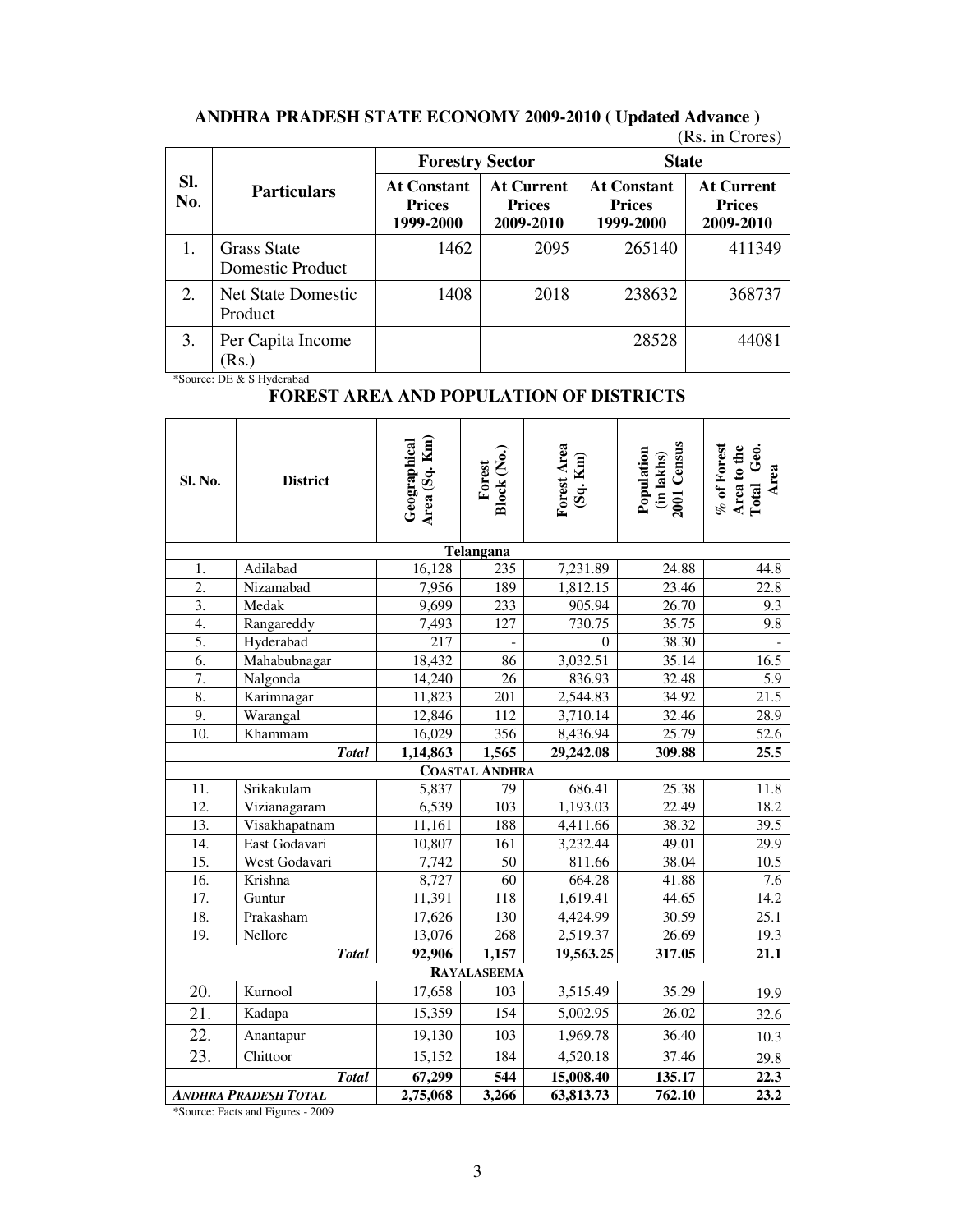| SI.<br>No.       | <b>Region</b>                             | Forest Area (Sq.Kms) | Percentage |
|------------------|-------------------------------------------|----------------------|------------|
| 1.               | Legal Status                              |                      |            |
|                  | Reserved                                  | 50,479               | 79.10      |
|                  | Protected                                 | 12,365               | 19.38      |
|                  | Un-Classed                                | 970                  | 1.52       |
|                  | <b>Total</b>                              | 63,814               | 100.00     |
| $\overline{2}$ . | Composition (Non-Coniferous Broad-Leaved) |                      |            |
|                  | <b>Red Sanders</b>                        | 4,840                | 7.59       |
|                  | Teak                                      | 9,145                | 14.33      |
|                  | Others                                    | 49,829               | 78.08      |
|                  | <b>Total</b>                              | 63.814               | 100.00     |
| 3.               | $Forest - Types$                          |                      |            |
|                  | a) Southern Tropical thorn                | 16,110               | 25.24      |
|                  | b) Southern Tropical Moist deciduous      | 16,100               | 25.23      |
|                  | c) Tropical dry deciduous                 | 28,431               | 44.55      |
|                  | d) Litoral                                | 2,856                | 4.48       |
|                  | e) Mangrove                               | 317                  | 0.50       |
|                  | <b>Total</b>                              | 63,814               | 100.00     |

## **CLASSIFICATION OF FOREST AREA**

\*Source: PISFR

## **FOREST AND TREE COVER**

| <b>Item</b>                                 | Unit       | 2005   | 2007   |
|---------------------------------------------|------------|--------|--------|
| Forest Cover of the State                   | Sq.Kms     | 44372  | 45102  |
| Tree Cover outside of the State             | Sq.Kms     | 7640   | 7191   |
| Total Forest & Tree cover of the State      | Sq.Kms     | 52012  | 52293  |
| Of State's Geographical Area                | Percentage | 18.90  | 19.01  |
| Forest Cover of the Country                 | Sq.Kms     | 677088 | 690899 |
| Tree Cover of the Country                   | Sq.Kms     | 91663  | 92769  |
| Total Forest & Tree Cover of Country        | Sq.Kms     | 768751 | 783668 |
| A. P. Percentage of Country's Forest & Tree | Percentage | 6.77   | 6.67   |
| Cover                                       |            |        |        |

\*Source: SFR-2005 & 2009.

# **TREE COVER OUTSIDE THE NOTIFIED FOREST AREA**

| Culturable Non-Forest Area (CNFA)           | Sq.Kms.    | 91663 |
|---------------------------------------------|------------|-------|
| No. of trees per ha. of CNFA                | <b>Nos</b> | 12.14 |
| Tree Cover outside Reserved Forest of State | Sq.Kms.    | 7640  |
| Percentage of State Geographical Area       | Percentage | 2.78  |
| Percentage of CNFA                          | Percentage | 8.33  |

\*Source: SFR-2008 of AP (GIS) & SFR 2005

# **ESTIMATION OF WASTE LANDS IN ANDHRA PRADESH**

| <b>Non Forest Degraded Area</b> | (Lakh. Ha.) |
|---------------------------------|-------------|
| a) Saline & Alkaline Lands      | 2.40        |
| b) Wind Eroded Area             |             |
| c) Water Eroded area            | 74.42       |
| Total:                          | 76.82       |
| <b>Forest Degraded Area</b>     | 37.34       |
| <b>Grand Total:</b>             | 114.16      |

\*Source: NWDB. (National Waste Land Development Board) Govt.of India.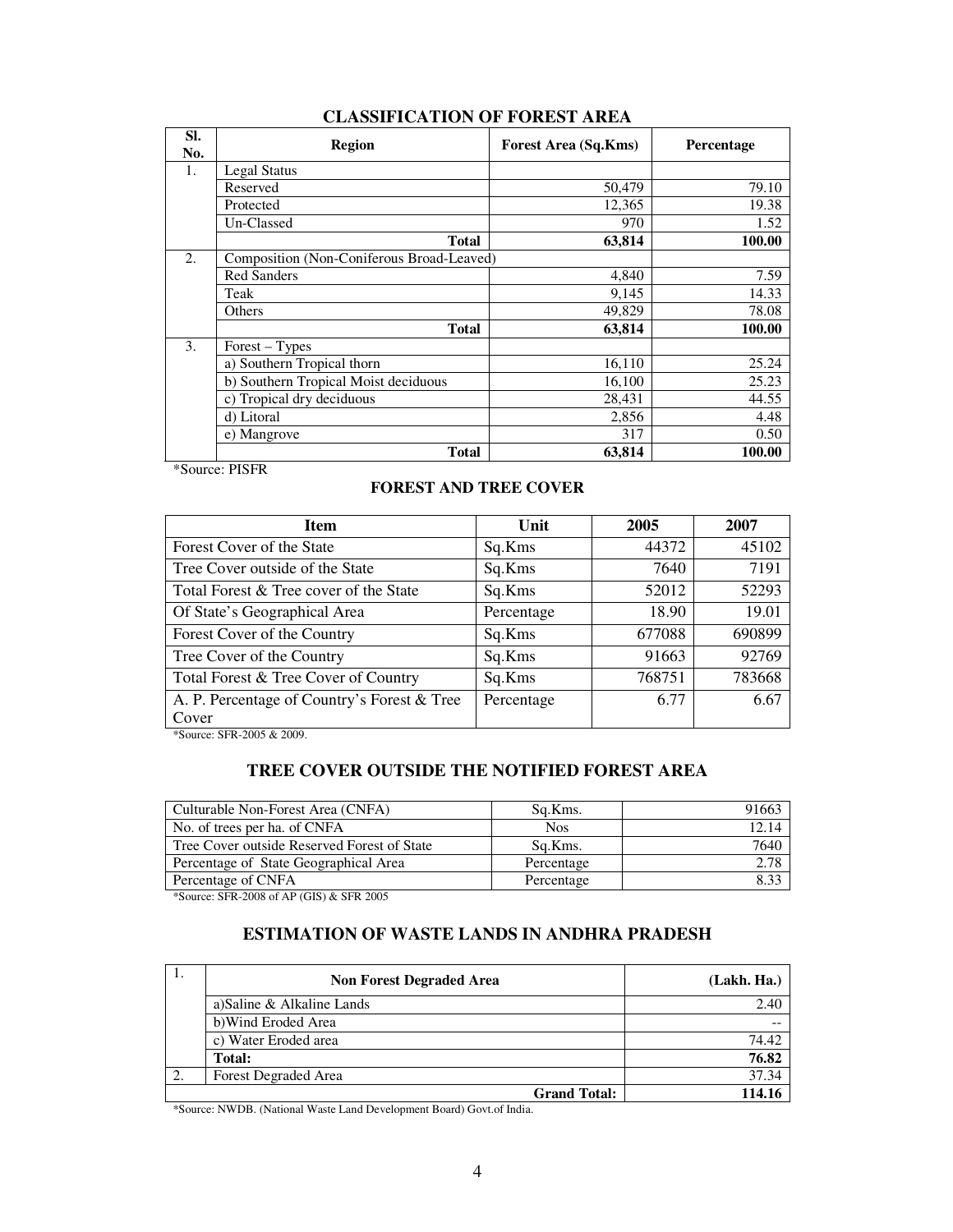## **STATEMENT SHOWING THE COMMODITY WISE MINOR FOREST PROCUREMENTS DURING THE YEARS 2004-05 TO 2008-09**

**Quantity in Quintals and Value in Lakh Rupees** 

| SI.            | Name of the              | 2004-05 |              | 2005-06  |              | 2006-07        |              | 2007-08  |              | 2008-09  |              |
|----------------|--------------------------|---------|--------------|----------|--------------|----------------|--------------|----------|--------------|----------|--------------|
| No.            | Commodity                | Otv     | <b>Value</b> | Qty      | <b>Value</b> | Qty            | <b>Value</b> | Qty      | <b>Value</b> | Qty      | <b>Value</b> |
| 1              | Gum Karaya               | 7689    | 678.82       | 6179.02  | 534.25       | 6050.40        | 510.77       | 3715.97  | 313.55       | 2392.31  | 226.74       |
| $\overline{2}$ | Gum Thiruman             | 101     | 5.33         | 22.33    | 1.43         | 4.33           | 0.23         | 14.04    | 0.75         | 5.47     | 0.29         |
| 3              | Gum Olibanum             | 209     | 4.57         | 130.18   | 3.08         | 246.03         | 9.33         | 174.64   | 6.82         | 79.02    | 3.12         |
| 4              | Gum Kondagogu            | 1184    | 116.63       | 622.16   | 49.29        | 420.26         | 40.60        | 222.96   | 21.46        | 143.02   | 14.39        |
| 5              | Gum Dikamali             | 363     | 4.28         | 0.00     | 0.00         | 17.25          | 0.21         | 29.02    | 0.35         | 0.00     | 0.00         |
| 6              | Myrobalans               | 14246   | 30.66        | 5947.93  | 12.06        | 7862.31        | 21.98        | 4750.87  | 18.92        | 4361.64  | 23.81        |
| 7              | Nuxvomica                | 13118   | 236.64       | 1416.48  | 23.78        | 8387.02        | 133.36       | 1103.31  | 17.01        | 4513.00  | 71.91        |
| 8              | Seeded Tamarind          | 70256   | 486.14       | 56768.92 | 469.71       | 50113.40       | 440.63       | 37816.86 | 289.45       | 47783.29 | 382.22       |
| 9              | <b>Deseeded Tamarind</b> | 5211    | 68.01        | 13376.16 | 177.55       | 3999.50        | 74.17        | 4897.05  | 76.20        | 3277.31  | 58.27        |
| 10             | Tamarind Seed            | 7508    | 36.06        | 15463.21 | 62.04        | 3270.23        | 12.62        | 4106.01  | 15.20        | 314.20   | 0.65         |
| 11             | Pungam Seed              | 981     | 6.03         | 2988.59  | 20.80        | 745.18         | 5.99         | 2847.90  | 28.48        | 2190.22  | 22.98        |
| 12             | Cleaning nuts            | 8942    | 319.33       | 1872.12  | 23.77        | 1320.74        | 12.47        | 232.17   | 2.09         | 189.22   | 1.70         |
| 13             | Marking nuts             | 6906    | 25.19        | 5492.49  | 26.66        | 8352.23        | 41.70        | 7714.17  | 38.57        | 10072.76 | 50.37        |
| 14             | Mohwa Seed               | 11944   | 121.30       | 6188.68  | 65.24        | 9441.87        | 104.49       | 3063.44  | 33.70        | 2437.75  | 28.85        |
| 15             | Mohwa Flower             | 26545   | 154.64       | 13706.32 | 84.08        | 15519.83       | 93.74        | 6183.32  | 43.28        | 5621.99  | 36.74        |
| 16             | Honey                    | 3802    | 302.05       | 2335.15  | 186.47       | 3523.28        | 281.53       | 3088.00  | 246.96       | 2731.89  | 217.11       |
| 17             | Sheekakai                | 3869    | 38.78        | 1751.52  | 17.58        | 2957.72        | 29.62        | 1661.80  | 14.85        | 2124.61  | 17.00        |
| 18             | Soap nuts                | 1912    | 10.60        | 674.92   | 3.35         | 2550.45        | 23.80        | 3769.32  | 40.27        | 468.53   | 4.48         |
| 19             | Hill Brooms (Nos.)       | 332961  | 55.66        | 341156   | 42.28        | 390623         | 56.09        | 319092   | 46.06        | 56183    | 7.33         |
| 20             | Hill Brooms (Qtls.)      | 115     | 2.08         | 12.50    | 0.15         | 3.60           | 0.07         | 20.11    | 0.36         | 0.50     | 0.01         |
| 21             | Wild Brooms (Qtls.)      | 292     | 3.67         | 972.98   | 14.37        | 692.55         | 10.14        | 1137.74  | 17.38        | 457.32   | 7.89         |
| 22             | Wild Brooms (Nos.)       | 57860   | 3.16         | 9910     | 0.30         | $\overline{0}$ | 0.00         | 50       | 0.00         | $\Omega$ | 0.00         |
| 23             | Adda leaf                | 13645   | 51.54        | 8865.83  | 37.95        | 9140.67        | 46.70        | 6820.95  | 32.82        | 2819.93  | 13.30        |
|                | 24 Naramamidi Bark       | 2906    | 47.72        | 1929.02  | 34.80        | 1850.89        | 37.69        | 875.16   | 17.51        | 1655.24  | 34.74        |
| 25             | Maredugeddalu            | 470     | 8.14         | 1258.83  | 31.44        | 762.76         | 25.57        | 1058.93  | 47.99        | 635.48   | 31.95        |
| 26             | Others                   |         | 132.67       |          | 75.25        |                | 63.16        |          | 25.99        |          | 34.89        |
| 27             | <b>Medicinal Herbs</b>   |         |              |          |              |                |              |          | 0.66         |          | 11.52        |
|                | Total                    |         | 2949.70      |          | 1997.68      |                | 2076.66      |          | 1396.68      |          | 1302.26      |

\*Source: GCC-Vishakapatnam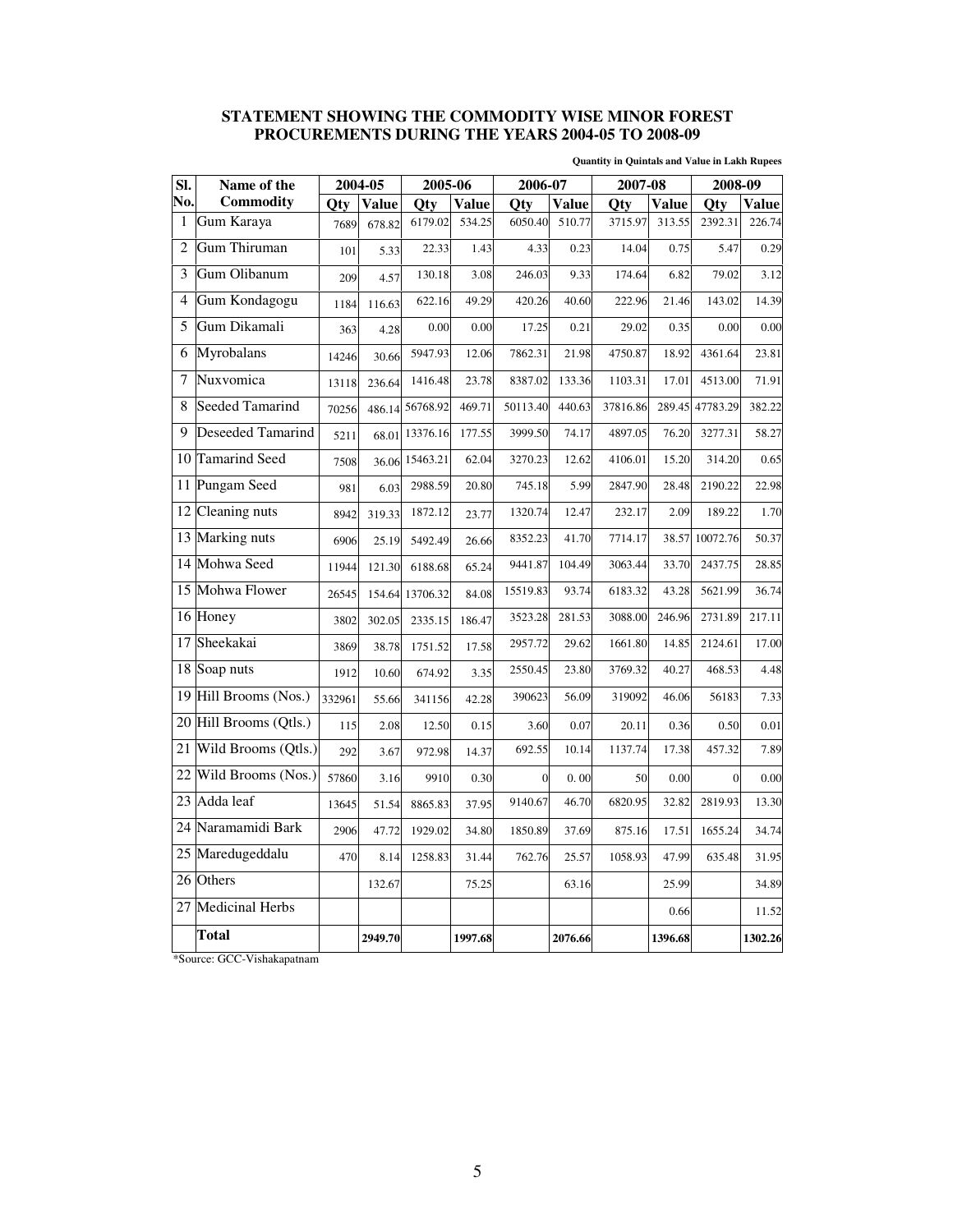|                |         | <b>Forest Department</b>          |                             |                             |                     |  |
|----------------|---------|-----------------------------------|-----------------------------|-----------------------------|---------------------|--|
| Sl.            | Year    |                                   | <b>Major Forest Produce</b> | <b>Minor Forest Produce</b> |                     |  |
| No.            |         | <b>Timber</b><br><b>Fuel Wood</b> |                             | <b>Bamboo</b>               | <b>Beedi Leaves</b> |  |
|                |         | $(in \, Cmt.)$                    | $(in \, Cmt.)$              | (Nos)                       | (No. of SBs.)       |  |
|                | 2002-03 | 20777.00                          |                             | 52477790                    | 539800              |  |
| 2              | 2003-04 | 12967.90                          |                             | 43233160                    | 433900              |  |
| 3              | 2004-05 | 10523.04                          |                             | 11737316                    | 459800              |  |
| $\overline{4}$ | 2005-06 | 13465.34                          | 39360.00                    | 11517637                    | 299200              |  |
| 5              | 2006-07 | 13557.00                          | 19031.00                    | 14212911                    | 453000              |  |
| 6              | 2007-08 | 16484.13                          | 11049.92                    | 8657137                     | 606300              |  |
| 7              | 2008-09 | 14685.25                          | 57950.00                    | 11084212                    | 516000              |  |
| 8              | 2009-10 | 13251.89                          | 7999.00                     | 12882173                    | 431100              |  |

#### **FOREST OUT TURN**

\*Source: PCCF Office Production & STC Sections

#### **STATEMENT SHOWING THE BEEDI LEAVES COLLECTED TOGETHER WITH GROSS AND NET REVENUE REALISED AFTER NATIONALISATION OF TRADE IN BEEDI LEAVES**

 $(Q_{\text{tv}}$  in  $\mathbb{C} \mathbb{D}^3$  & Value in Lakh Pupees)

|            |                                                        |                                                         | $Q(y)$ in S.D s $\alpha$ value in Lakii Rupees) |                    |                       |  |
|------------|--------------------------------------------------------|---------------------------------------------------------|-------------------------------------------------|--------------------|-----------------------|--|
| Sl.<br>No. | <b>Financial</b><br>Year & Beedi<br><b>Leaf Season</b> | <b>Quantity of Leaf</b><br><b>Collected in</b><br>S.B.s | Gross<br><b>Revenue</b>                         | <b>Expenditure</b> | <b>Net</b><br>Revenue |  |
|            | 2000-01(2000)                                          | 660000                                                  | 6463.400                                        | 4001.800           | 2461.600              |  |
| 2          | 2001-02(2001)                                          | 665500                                                  | 5770.500                                        | 5052.200           | 718.300               |  |
| 3          | 2002-03(2002)                                          | 539800                                                  | 4930.400                                        | 3432.400           | 1498.000              |  |
| 4          | 2003-04(2003)                                          | 433900                                                  | 4473.900                                        | 2743.100           | 1730.800              |  |
| 5          | 2004-05(2004)                                          | 459800                                                  | 3518.900                                        | 2859.900           | 659.000               |  |
| 6          | 2005-06(2005)                                          | 299200                                                  | 2340.000                                        | 1932.200           | 407.800               |  |
|            | 2006-07(2006)                                          | 453000                                                  | 3836.000                                        | 2981.600           | 854.400               |  |
| 8          | 2007-08 (2007)                                         | 606300                                                  | 7347.000                                        | 4286.000           | 3061.000              |  |
| 9          | 2008-09(2008)                                          | 516000                                                  | 5634.808                                        | 3801.075           | 1833.733              |  |
| 10         | 2009-10(2009)                                          | 431100                                                  | 5476.781                                        | 3299.708           | 2177.073              |  |

\*Source: PCCF Office - S.T.C. Section.

#### **Note:**

1. The Size of Beedi Leaf Bundles since 1997 Beedi Leaf Season is having 100 leaves per bundle

- 2. The Size of Beedi Leaf Bundles since 1998 Beedi Leaf Season is having 50 leaves per bundle
- 3. One Standard Bag is of 1000 Bundles.

As a major welfare activity the Government of Andhra Pradesh vide G.O. M.S. No 43 Dated 10-04-2006 of E.F.S.&T. (For III) Dept., the Government have decided to distribute the net revenue to the Beedi leaf collectors every year, in proportion to the quantity of Beedi leaf collected by them as per wage cards.

**STATEMENT SHOWING THE AMOUNT DISTRIBUTED AMONG THE BEEDI LEAF COLLECTORS** 

| <b>Season</b> | <b>Total Revenue Distributed</b> | <b>Total No. of Beedi leaf Collectors</b> |  |
|---------------|----------------------------------|-------------------------------------------|--|
|               | (Net revenue) (Rs. in Crores)    | benefited                                 |  |
| 2006-07       | 4.70                             | 2,50,065                                  |  |
| 2007-08       | 30.61                            | 2,60,100                                  |  |
| 2008-09       | 17.82                            | 1.91.622                                  |  |

\*Source: PCCF Office - S.T.C. Section.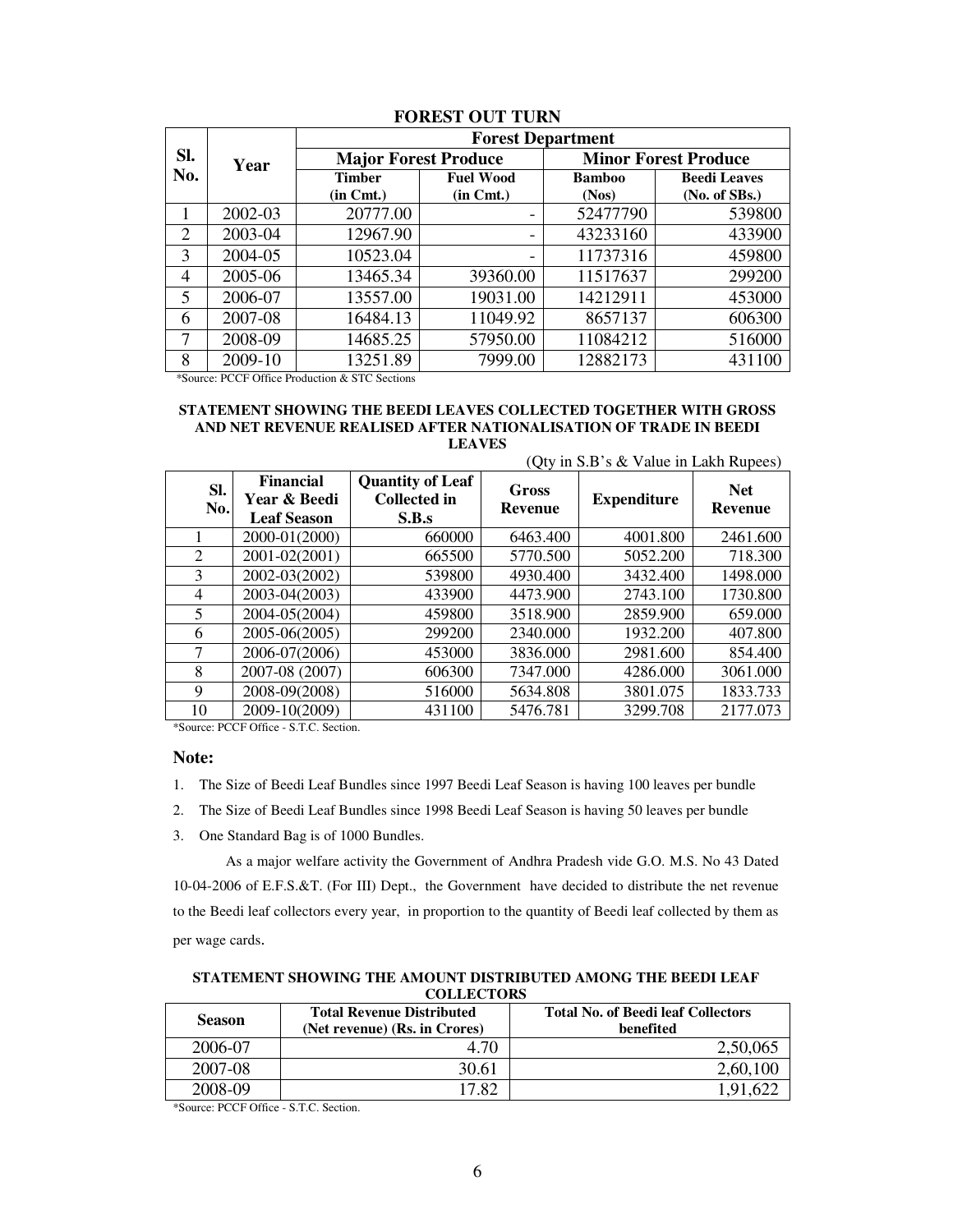|                                              |          |          |          |          | (Rs. in lakhs) |
|----------------------------------------------|----------|----------|----------|----------|----------------|
| <b>Major Heads</b>                           | 2005-06  | 2006-07  | 2007-08  | 2008-09  | 2009-10        |
| MH-101-Sale of Timber & Other Forest Produce |          |          |          |          |                |
| $(01)$ – Sale of Timber                      | 1755.828 | 2656.230 | 3146.108 | 2995.925 | 3612.397       |
| $(02)$ – Sale of Bamboo                      | 1854.142 | 1042.628 | 1263.447 | 1409.138 | 1563.777       |
| $(03)$ – Sale of Firewood &                  | 56.846   | 33.431   | 16.806   | 45.737   | 89.746         |
| Charcoal                                     |          |          |          |          |                |
| $(04)$ – Sale of Other Forest                | 15.921   | 2.775    | 53.954   | 16.037   | 13.218         |
| Produce                                      |          |          |          |          |                |
| $(05)$ – Receipts form B.L.                  | 1213.432 | 35.253   | 40.350   | 38.326   | 25.674         |
| $(06)$ – Receipts from teak plants           | 2063.450 | 1294.535 | 1084.978 | 1270.186 | 1787.923       |
| $(07)$ – Receipts from Cashew                | 40.502   | 58.101   | 44.858   | 29.074   | 25.337         |
| plants                                       |          |          |          |          |                |
| $(08)$ – Receipts from other plants          | 264.076  | 147.167  | 139.663  | 122.762  | 55.708         |
| $(09)$ – Receipts from Red Sanders           | 106.303  | 1145.620 | 432.668  | 173.036  | 94.149         |
| $(10)$ – Receipts from thinning              | 4.890    | 51.615   | 38.390   | 89.027   | 225.921        |
| Operations                                   |          |          |          |          |                |
| <b>Total: 101:</b>                           | 7375.390 | 6467.355 | 6261.222 | 6189.248 | 7493.850       |
| MH 800 - Other Receipts:                     |          |          |          |          |                |
| $(01)$ – Leave Salary Contribution           | 0.325    | 0.00     | 1.930    | 0.00     | 0.372          |
| $(02)$ – Fine and Forfeitures                | 38.072   | 30.832   | 21.033   | 48.482   | 38.478         |
| $(03)$ – Rents from Buildings                | 20.400   | 2.824    | 18.670   | 44.521   | 12.539         |
| $(04)$ – Compounding fee                     | 908.316  | 947.882  | 1008.731 | 1509.697 | 2023.520       |
| (05)–Receipts from charitable Inst           | 0.025    | $\Omega$ | 0.044    | 0.730    | 0.425          |
| $(06)$ – Legal Charges collected from        | 0.050    | 0.233    | 0.000    | 0.000    | 0.000          |
| <b>APFDC</b>                                 |          |          |          |          |                |
| $(77)$ – User charges                        | 431.519  | 256.513  | 87.310   | 134.710  | 101.215        |
| $(80)$ – Sale of Waste paper                 | 5.295    | 6.165    | 18.223   | 15.807   | 46.474         |
| $(81)$ – Other Receipts                      | 675.176  | 426.588  | 596.794  | 775.918  | 620.622        |
| <b>Total: 800:</b>                           | 2079.178 | 1671.037 | 1752.735 | 2529.865 | 2843.645       |
| MH-111- Receipts from Zoo Parks              |          |          |          |          |                |
| $(01)$ -.Zoological Parks                    | 0.385    | 0.024    | $\Omega$ | $\theta$ | 0              |
| <b>Grand Total:</b>                          | 9454.953 | 8138.416 | 8013.957 | 8719.113 | 10337.495      |

# **REVENUE ACHIEVED DURING THE YEARS 2005-06 TO 2009-10**

\*Source: PCCF Ofice **-** Budget Section

# **B) PLAN AND NON PLAN EXPENDITURE**

|                |                |           |           |           |           | (Rs.in lakhs) |
|----------------|----------------|-----------|-----------|-----------|-----------|---------------|
| Sl.<br>No.     | <b>Details</b> | 2005-06   | 2006-07   | 2007-08   | 2008-09   | 2009-10       |
|                | Plan           | 15630.244 | 12941.762 | 13905.599 | 13093.180 | 5710.275      |
| $\overline{2}$ | Non-Plan       | 11364.587 | 10122.727 | 10067.765 | 13257.374 | 20336.560     |
|                | <b>Total:</b>  | 26994.831 | 23064.489 | 23973.364 | 26350.554 | 26046.835     |

\*Source: PCCF Office **-** Budget Section.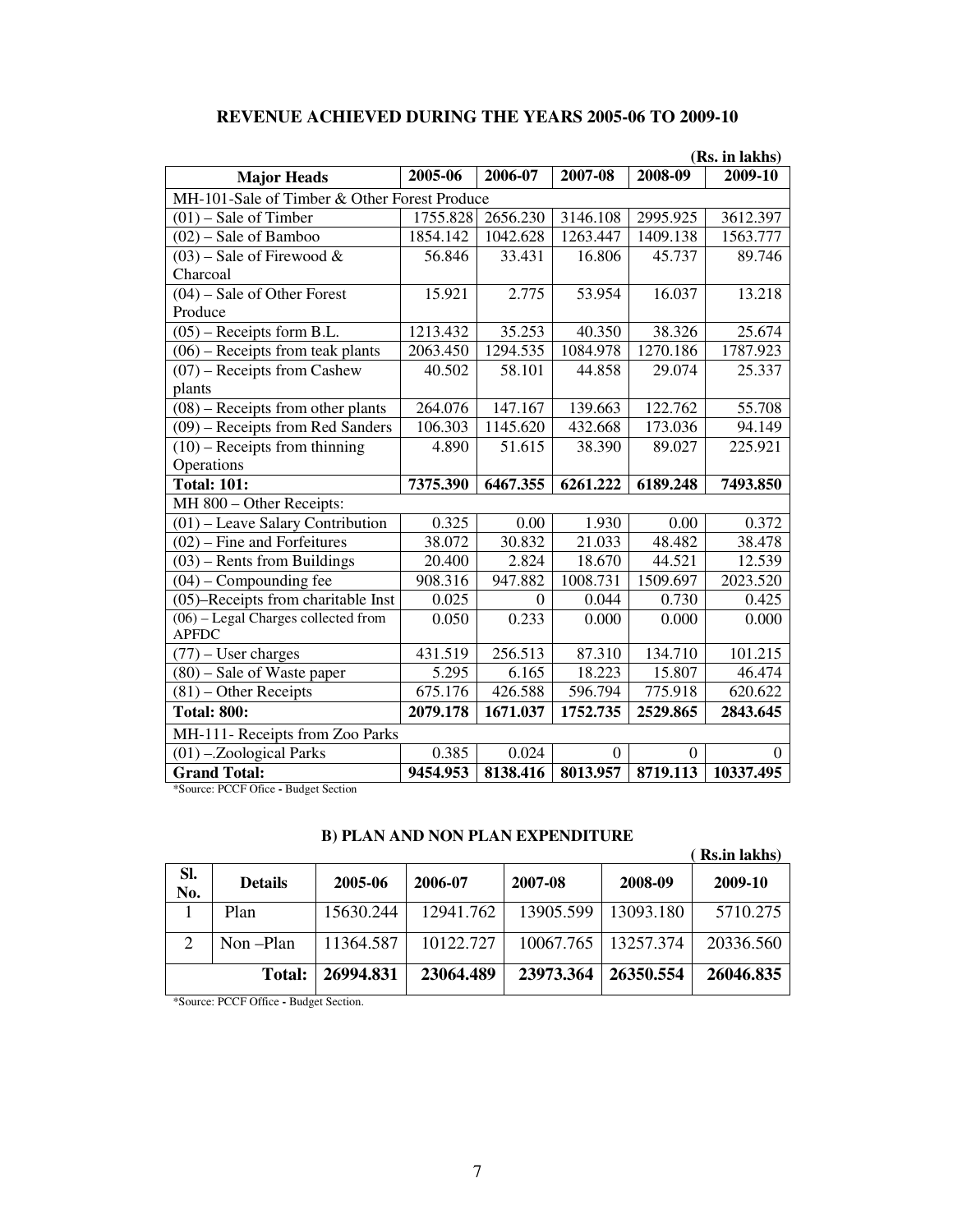| SI.<br>Name of          |               |                                       | <b>Forest Department</b>                  | Other        | Grand           |              |
|-------------------------|---------------|---------------------------------------|-------------------------------------------|--------------|-----------------|--------------|
| No.                     | the District  | <b>Territorial</b><br><b>Division</b> | <b>Social Forestry</b><br><b>Division</b> | <b>Total</b> | <b>Agencies</b> | <b>Total</b> |
| 1                       | $\mathbf{2}$  | 3(a)                                  | 3(b)                                      | 3(c)         | 4               | 5            |
| $\mathbf{1}$            | Srikakulam    | 5.188                                 | 18.055                                    | 23.243       | 96.000          | 119.243      |
| $\overline{2}$          | Vizianagaram  | 8.695                                 | 16.100                                    | 24.795       | 76.604          | 101.399      |
| $\overline{\mathbf{3}}$ | Visakhapatnam | 2.395                                 | 44.753                                    | 47.148       | 202.852         | 250.000      |
| $\overline{4}$          | East Godavari | 9.625                                 | 4.276                                     | 13.901       | 439.535         | 453.436      |
| $\overline{5}$          | West Godavari | 16.010                                | 24.740                                    | 40.750       | 57.580          | 98.330       |
| 6                       | Krishna       | 3.750                                 | 4.992                                     | 8.742        | 165.300         | 174.042      |
| $\overline{7}$          | Guntur        | 11.160                                | 2.088                                     | 13.248       | 20.250          | 33.498       |
| 8                       | Prakasham     | 7.015                                 | 13.252                                    | 20.267       | 169.733         | 190.000      |
| 9                       | Nellore       | 20.060                                | 0.627                                     | 20.687       | 25.000          | 45.687       |
| $\overline{10}$         | Kadapa        | 5.612                                 | 7.118                                     | 12.730       | 19.888          | 32.618       |
| 11                      | Kurnool       | 3.970                                 | 7.050                                     | 11.020       | 7.500           | 18.520       |
| $\overline{12}$         | Ananthapur    | 0.000                                 | 0.000                                     | 0.000        | 0.000           | 0.000        |
| 13                      | Chittoor      | 0.000                                 | 0.000                                     | 0.000        | 0.000           | 0.000        |
| 14                      | Warangal      | 0.000                                 | 0.000                                     | 0.000        | 0.000           | 0.000        |
| 15                      | Karimnagar    | 5.000                                 | 4.745                                     | 9.745        | 15.255          | 25.000       |
| 16                      | Khammam       | 20.000                                | 9.640                                     | 29.640       | 220.000         | 249.640      |
| 17                      | Ranga Reddy   | 1.042                                 | 9.600                                     | 10.642       | 29.332          | 39.974       |
| $\overline{18}$         | Nalgonda      | 5.660                                 | 6.850                                     | 12.510       | 10.380          | 22.890       |
| 19                      | Mahabubnagar  | 5.000                                 | 15.000                                    | 20.000       | 30.000          | 50.000       |
| 20                      | Medak         | 0.000                                 | 0.000                                     | 0.000        | 0.000           | 0.000        |
| $\overline{21}$         | Nizamabad     | 5.660                                 | 6.850                                     | 12.510       | 10.380          | 22.890       |
| 22                      | Adilabad      | 0.000                                 | 0.000                                     | 0.000        | 0.000           | 0.000        |
|                         | <b>Total</b>  | 135.84                                | 195.74                                    | 331.58       | 1595.59         | 1927.17      |

## **A) PLANTING AND PUBLIC DISTRIBUTION OF SEEDLINGS – 2009 SEASON (Seedlings No. in Lakhs)**

\*Source: PCCF Office Social Forestry.

#### **B) STATEMENT SHOWING THE DETAILS OF PLANTATIONS RAISED BY SOCIAL FORESTRY DURING THE LAST 6 YEARS**

| SI.<br>No. | Year      | <b>Block Plantations Raised</b><br>in Ha. | <b>Avenue Plantations raised in</b><br>Km. |
|------------|-----------|-------------------------------------------|--------------------------------------------|
|            | 2003-2004 | 613.00                                    | 751.50                                     |
| ◠          | 2004-2005 | 1351.00                                   | 544.00                                     |
| 3          | 2005-2006 | 1284.00                                   | 1261.00                                    |
| 4          | 2006-2007 | 1217.00                                   | 540.00                                     |
| 5          | 2007-2008 | 1469.10                                   | 572.00                                     |
| 6          | 2008-2009 | 360.00                                    | 218.00                                     |

\*Source: PCCF Office- Social Forestry.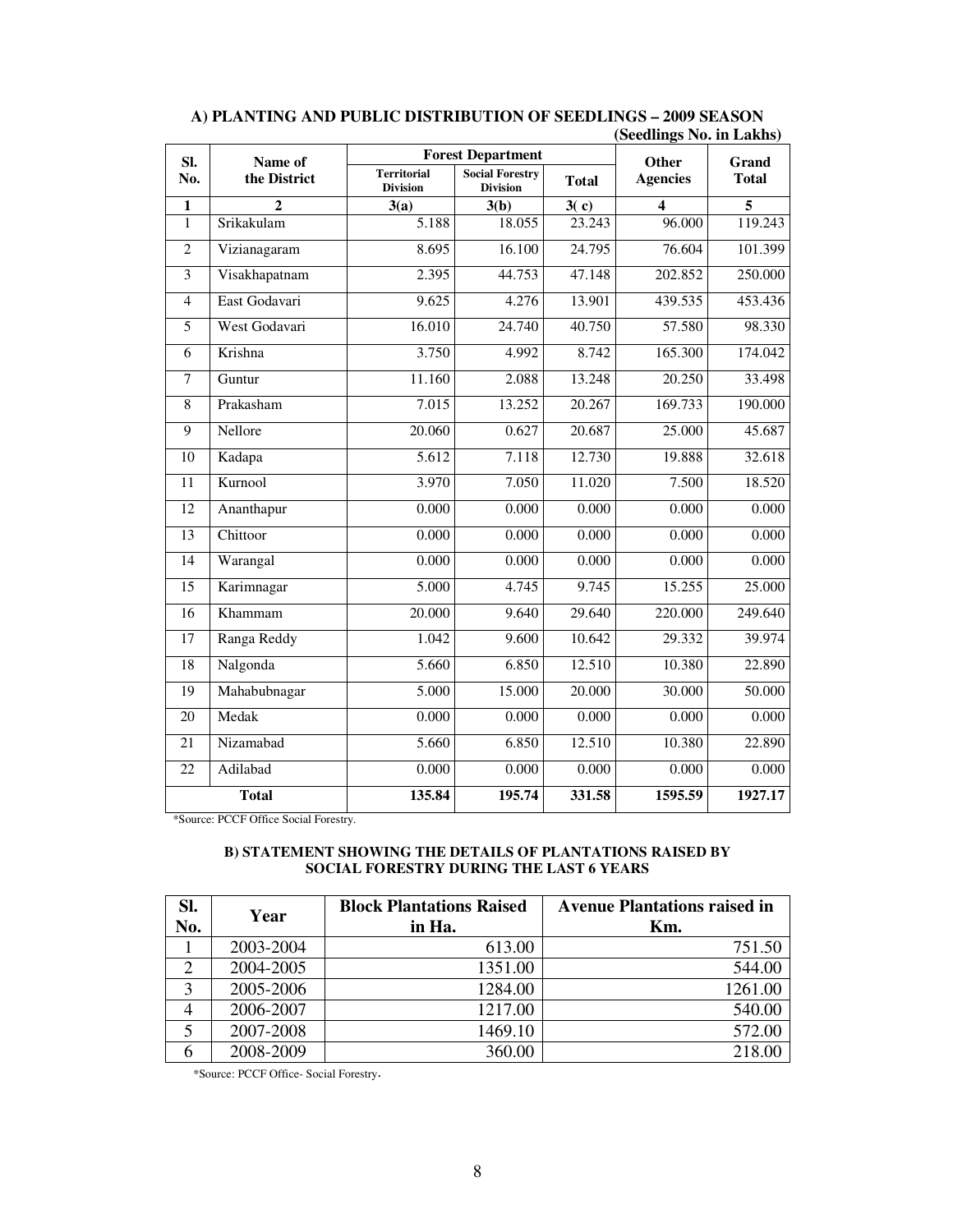## **VANA SAMRAKSHNA SAMITHIES (VSS)**

|                |                                | No of V.S.S.   |              |          | <b>No of Beneficiaries</b> |        |        |         |                        |
|----------------|--------------------------------|----------------|--------------|----------|----------------------------|--------|--------|---------|------------------------|
| SI.<br>No      | Name of the<br><b>District</b> | A.P.C.F.M.     | F.D.A.       | R.I.D.F  | Total                      | Male   | Female | Total   | Area Covered<br>in Ha. |
| 1              | Adilabad                       | 1015           | 120          | 31       | 1166                       | 60934  | 50065  | 110999  | 363356                 |
| $\overline{c}$ | Ananthapur                     | 0              | 60           | 183      | 243                        | 72088  | 72092  | 144180  | 75314                  |
| 3              | Chittoor                       | 258            | 209          | 183      | 650                        | 40651  | 40396  | 81047   | 173770                 |
| 4              | Kadapa                         | 238            | 120          | 40       | 398                        | 22817  | 19123  | 41940   | 141415                 |
| 5              | East Godavari                  | 466            | 29           | 97       | 592                        | 6481   | 5509   | 11990   | 161947                 |
| 6              | Guntur                         | $\overline{0}$ | 60           | 67       | 127                        | 7600   | 5074   | 12684   | 36184                  |
| $\overline{7}$ | Karimnagar                     | 373            | $\mathbf{0}$ | 68       | 441                        | 174530 | 179068 | 353598  | 122256                 |
| 8              | Khammam                        | 355            | 117          | $\Omega$ | 472                        | 31187  | 30300  | 61487   | 236837                 |
| 9              | Krishna                        | $\overline{0}$ | 36           | 19       | 55                         | 10822  | 8200   | 19022   | 8715                   |
| 10             | Kurnool                        | $\theta$       | 85           | 87       | 172                        | 10925  | 10620  | 21545   | 104673                 |
| 11             | Mahaboobnagar                  | 232            | 44           | 41       | 317                        | 20539  | 20355  | 40895   | 83703                  |
| 12             | Medak                          | 202            | 43           | 139      | 384                        | 63457  | 60240  | 123697  | 43740                  |
| 13             | Nalgonda                       | $\theta$       | 86           | 47       | 133                        | 8788   | 9150   | 17938   | 28600                  |
| 14             | Nellore                        | 148            | $\mathbf{0}$ | 52       | 200                        | 22803  | 23083  | 45886   | 57265                  |
| 15             | Nizamabad                      | 202            | 25           | 82       | 309                        | 60544  | 61464  | 122008  | 107320                 |
| 16             | Prakasham                      | $\mathbf{0}$   | 77           | 39       | 116                        | 10635  | 10147  | 20782   | 76265                  |
| 17             | Rangareddy                     | $\theta$       | 57           | 106      | 163                        | 7408   | 7408   | 14816   | 34605                  |
| 18             | Srikakulam                     | 241            | 41           | 95       | 377                        | 14960  | 17184  | 32144   | 67880                  |
| 19             | Visakhapatnam                  | 876            | $\mathbf{0}$ | 414      | 1290                       | 51977  | 53753  | 105730  | 164418                 |
| 20             | Vizianagaram                   | 189            | 67           | 62       | 318                        | 12771  | 14528  | 27299   | 48741                  |
| 21             | Warangal                       | 205            | 119          | 95       | 419                        | 42481  | 36384  | 78865   | 209007                 |
| 22             | West Godavari                  | $\mathbf{0}$   | 60           | 97       | 157                        | 30245  | 19997  | 50242   | 48101                  |
|                | <b>Total</b>                   | 5000           | 1455         | 2044     | 8499                       | 784643 | 754141 | 1538784 | 2394114                |

#### **a) Status Regarding the District Wise Number of VSS formed, Area Covered and No. of Beneficiaries under A.P.C.F.M, F.D.A. and R.I.D.F.**

**\*** Source: P.C.C.F. Office- P.M.U.

#### **b) Statement Showing the Details of Plantations Raised Under A.P.C.F.M. Project updated as on 15-07-2009**

| Sl.No.                      | <b>Name of the Species</b>                    | Area Planted in Hects. |  |  |  |
|-----------------------------|-----------------------------------------------|------------------------|--|--|--|
|                             | Teak                                          | 147910                 |  |  |  |
| $\mathcal{D}_{\mathcal{L}}$ | Non Teak                                      | 77611                  |  |  |  |
| 3                           | Bamboo                                        | 49979                  |  |  |  |
|                             | <b>Red Sanders</b>                            | 2378                   |  |  |  |
|                             | Artificial Regeneration of Tamarind, Neeredu, | 70072                  |  |  |  |
|                             | Kanuga, Neem, Usiri, species etc.             |                        |  |  |  |
| n                           | Tsunami                                       | 5612                   |  |  |  |
|                             | 353562<br><b>Total</b>                        |                        |  |  |  |

**Source:** P.C.C.F. Office- P.M.U.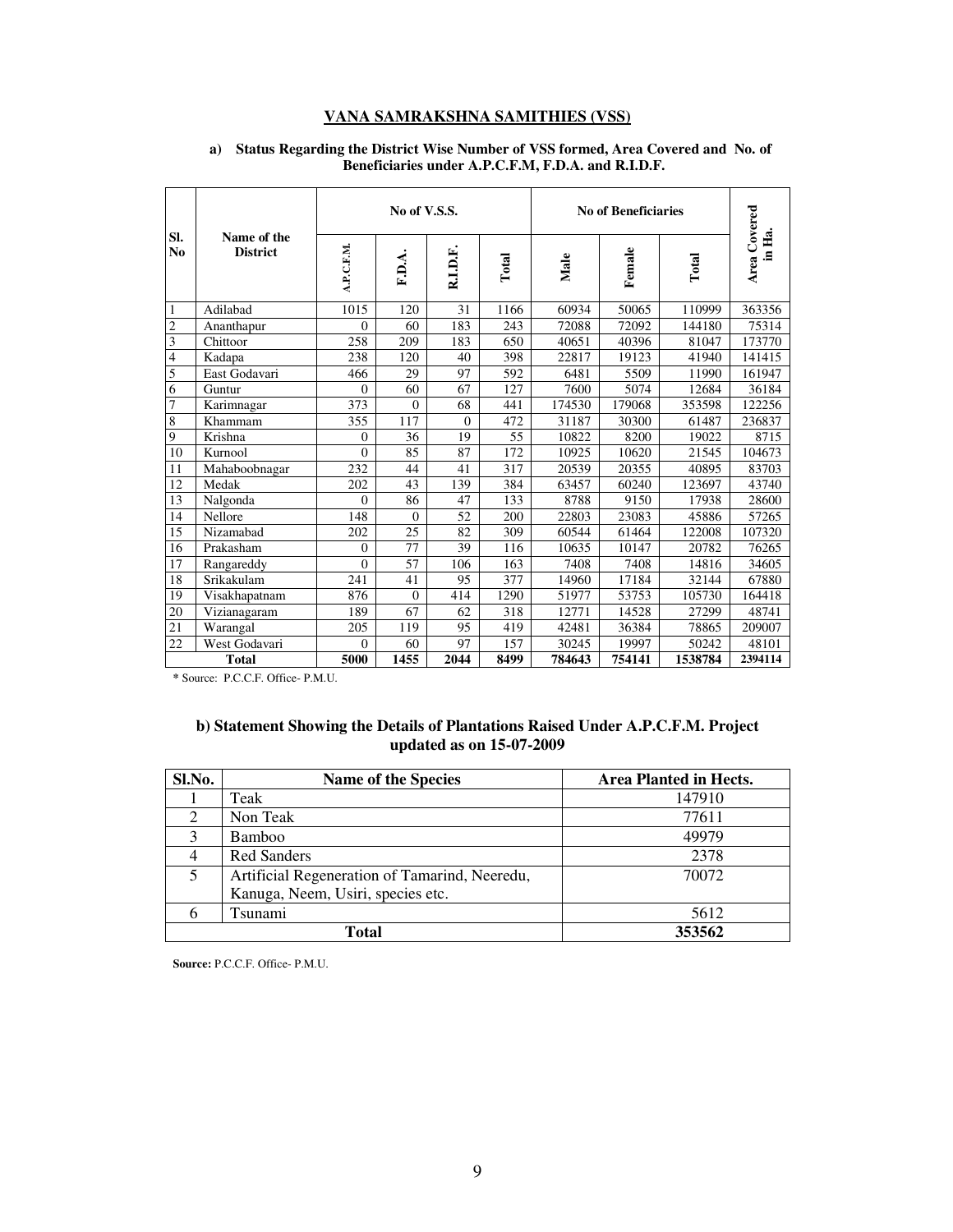# **I.WILD LIFE SANCTUARIES**

| SI.  | <b>Name of the Wildlife</b>       | Area in |                             |
|------|-----------------------------------|---------|-----------------------------|
| No.  | <b>Sanctuary</b>                  | Sq.Kms  | <b>Districts</b>            |
| 1.   | Kawal Wildlife Sanctuary          | 893.00  | Adilabad                    |
| 2.   | Pranahita Wildlife Sanctuary      | 136.02  | Adilabad                    |
| 3.   | Siwaram Wildlife Sanctuary        | 29.81   | Adilabad & Karimnagar       |
| 4.   | Kinnerasani Wildlife Sanctuary    | 635.40  | Khammam                     |
| 5.   | Coringa Wildlife Sanctuary        | 235.70  | East Godavari               |
| 6.   | Rajiv Gandhi Wildlife             | 3568.00 | Kurnool, Nalgonda, Mahaboob |
|      | Sanctuary                         |         | Nagar, Prakasham & Guntur   |
| 7.   | Rollapadu Wildlife Sanctuary      | 6.14    | Kurnool                     |
| 8.   | Gundla Brahmeswara Wildlife       | 1194.00 | Kurnool & Prakasham         |
|      | Sanctuary                         |         |                             |
| 9.   | Sri Lanka Malleswaram             | 464.42  | Kadapa                      |
|      | Wildlife Sanctuary                |         |                             |
| 10.  | Nelapattu Wildlife Sanctuary      | 4.58    | Nellore                     |
| 11.1 | <b>Pulicat Wildlife Sanctuary</b> | 500.00  | Nellore                     |
| 12.  | Sri Venkateswara Wildlife         | 525.97  | Chittoor & Kadapa           |
|      | Sanctuary                         |         |                             |
| 13.  | Penusila Narasimha Swamy          | 1030.85 | Kadapa & Nellore            |
|      | Wildlife Sanctuary                |         |                             |
| 14.  | Kolleru Wildlife Sanctuary        | 308.55  | West Godavari & Krishna     |
| 15   | Koundinya Wildlife Sanctuary      | 357.60  | Chittoor                    |
| 16.  | Kombala konda Wildlife            | 70.70   | Visakhapatnam               |
|      | Sanctuary                         |         |                             |
| 17.  | Eturunagaram Wildlife             | 803.00  | Warangal                    |
|      | Sanctuary                         |         |                             |
| 18.  | Pakhal Wildlife Sanctuary         | 860.20  | Warangal                    |
| 19.  | Krishna Wildlife Sanctuary        | 194.81  | Krishna & Guntur            |
| 20.  | Pocharam Wildlife Sanctuary       | 129.84  | Medak                       |
| 21.  | Manjeera Wildlife Sanctuary       | 20.00   | Medak                       |

\*Source: PCCF Office – Wild Life

# **II NATIONAL PARKS**

| SI.<br>No.     | <b>Name of the National Park</b>               | Area in<br>Sq.Kms | <b>Districts</b>         |
|----------------|------------------------------------------------|-------------------|--------------------------|
| 1              | Sri Venkateswara National Park                 | 353.63            | Chittoor & Kadapa        |
| $\overline{2}$ | Kasu Brahmananda Reddy<br><b>National Park</b> | 1.425             | Hyderabad                |
| 3              | Mrugavani National Park                        | 3.60              | Ranga Reddy              |
| $\overline{4}$ | Mahavir Harina National Park,                  | 14.59             | Hyderabad                |
| 5              | Rajiv Gandhi National Park                     | 2.30              | Kadapa                   |
| 6              | Papikonda National Park                        | 1013.00           | Khammam & West Godavari. |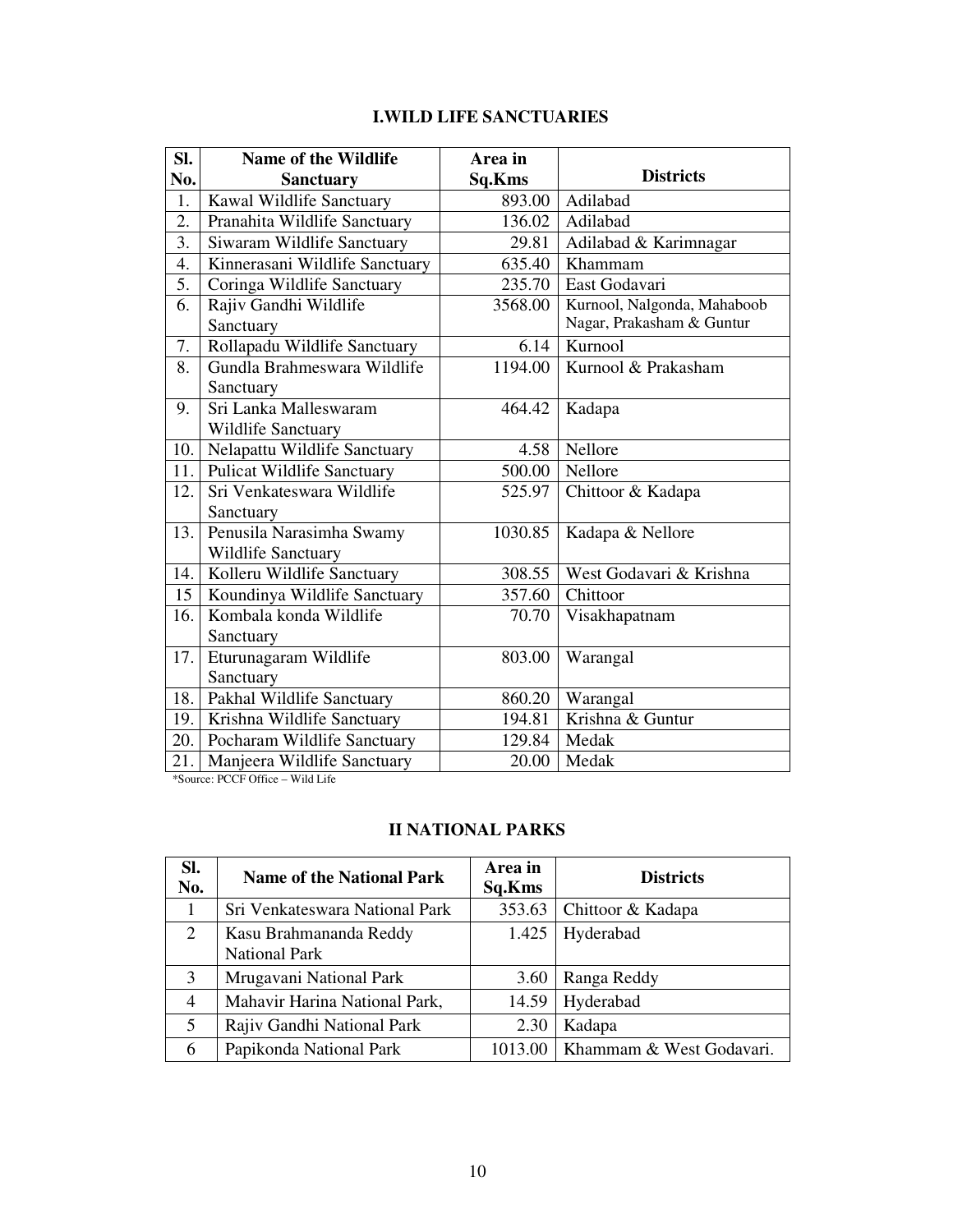# **III DEER PARKS**

| SI.<br>N <sub>0</sub>       | <b>Name of the Deer Park</b> | Area in Ha. | <b>Districts</b>     |
|-----------------------------|------------------------------|-------------|----------------------|
| 1                           | <b>Chittoor Deer Park</b>    | 3.25        | <b>Chittoor East</b> |
| $\mathcal{D}_{\mathcal{L}}$ | Kinnerasani Deeer Park       | 14.50       | Paloncha             |
| 3                           | Pillalamarri Deer Park       | 5.80        | Mahaboobnagar        |
| 4                           | Kandaleru Deer Park          | 25.00       | <b>Nellore</b>       |
| $\overline{\mathbf{5}}$     | <b>TTD Deer Park</b>         | 7.42        | Tirupati             |
| 6                           | Jawaharlal Nehru Tourist     | 75.00       | Shamirpet (R.R)      |
|                             | Complex, (JLTC), Shamirpet   |             |                      |

## **IV ZOOLOGICAL PARKS**

| SI.<br>No. | Name of the Zoo Park                            | Area in Ha. | <b>Year of Establishment</b> |
|------------|-------------------------------------------------|-------------|------------------------------|
| 1          | Nehru Zoological Park,<br>Hyderabad             | 160.00      | 1959                         |
| 2          | Sri Venkateswara Zoological<br>Park, Tirupati   | 2212.00     | 1987                         |
| 3          | Indira Gandhi Zoological Park,<br>Visakhapatnam | 625.00      | 1977                         |
|            | Vana Vignan Kendhram<br>(Mini Zoo), Warangal    | 19.20       | 1985                         |

\*Source: PCCF Office-WL-Section

# **WATER IMPOUNDING CAPACITY CREATED THROUGH EXECUTION OF SOIL AND MOISTURE CONSERVATION WORKS-UPTO MARCH 2009**

| <b>Type of Structure</b> | Unit       | Nos./Cum | <b>Volume created</b><br>(lakh Cum) |
|--------------------------|------------|----------|-------------------------------------|
| 1. CPT/CCT/ST            | Lakh cum   | 763      | 763                                 |
| 2. Check dams            | <b>Nos</b> | 10970    | 288                                 |
| 3. Percolation Tanks     | <b>Nos</b> | 39274    | 1157                                |
| 4. Rock Fill Dams        | <b>Nos</b> | 400001   | 193                                 |
| 5. Others                | <b>Nos</b> | 143469   | 76                                  |
| <b>Total:</b>            |            |          | 2477                                |

\*Source: PCCF Office- RIDF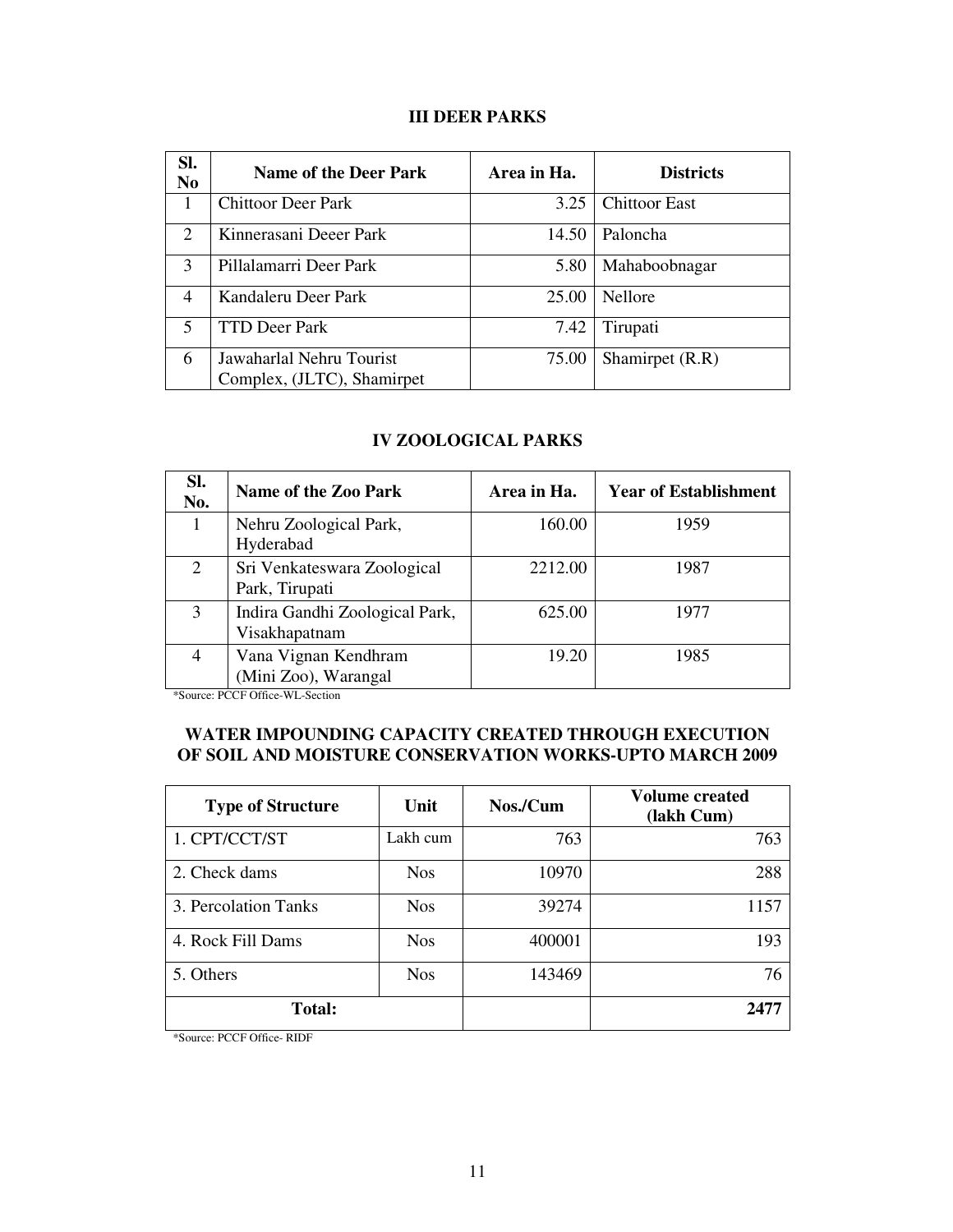DIVERSION OF FOREST AREA AND PROGRESS OF COMPENSATORY AFFORESTATION UNDER FOREST<br>CONSERVATION ACT - 1980 OF ANDHRA PRADESH AS ON 30-09-2009 **DIVERSION OF FOREST AREA AND PROGRESS OF COMPENSATORY AFFORESTATION UNDER FOREST CONSERVATION ACT - 1980 OF ANDHRA PRADESH AS ON 30-09-2009** 

|                                                  |                          | <b>IstoT</b>                                                 | $\overline{16}$ | 0.00                  | 2186.15       | 980.43     | 2653.87 | 257.31    | 2435.85 | 840.31  | 35.04      | 548.80      | 616.19          | 1258.61  | 321.99    | 725.31          | 12859.86           |
|--------------------------------------------------|--------------------------|--------------------------------------------------------------|-----------------|-----------------------|---------------|------------|---------|-----------|---------|---------|------------|-------------|-----------------|----------|-----------|-----------------|--------------------|
| <b>Balance area to be afforestated</b><br>in Ha. |                          | puel<br>0n Non-Forest                                        | 15              | 0.00                  | 1945.05       | 649.94     | 2592.64 | 210.06    | 793.53  | 834.31  | 16.00      | 426.54      | 616.19          | 997.72   | 315.99    | 698.61          | 10096.58           |
|                                                  |                          | On Forest Land                                               | $\overline{14}$ | 0.00                  | 241.10        | 330.49     | 61.23   | 47.25     | 1642.32 | 6.00    | 19.04      | 122.26      | 0.00            | 260.89   | 6.00      | 26.70           | 2763.28            |
| Amount                                           | spent till               | reporting<br>quarter<br>the end<br>(Rs. in<br>Lakhs)<br>ð    | 13              | 2914.78               | 686.06        | 136.30     | 540.98  | 448.00    | 464.49  | 621.05  | 13.15      | 261.42      | 67.10           | 79.88    | 275.30    | 133.82          | 6642.33            |
|                                                  |                          | leioT                                                        | $\mathbf{12}$   | 10400.00              | 1957.73       | 443.67     | 2297.22 | 1097.22   | 1523.32 | 2063.31 | 66.82      | 1073.52     | 60.55           | 517.91   | 778.50    | 382.12          | 22661.89           |
| Implementation of Stipulation                    | Area Afforested (in Ha.) | pue <sup>T</sup><br>On Non-Forest                            | $\mathbf{1}$    | 10400.00              | 733.18        | 374.97     | 567.56  | 1092.48   | 1293.60 | 1328.99 | 29.15      | 258.52      | 25.00           | 417.40   | 776.74    | 77.40           | 17374.99           |
|                                                  |                          | pue q<br><b>Jeorest</b>                                      | $\overline{10}$ | 0.00                  | 1224.55       | 68.70      | 1729.66 | 4.74      | 229.72  | 734.32  | 37.67      | 815.00      | 35.55           | 100.51   | 1.76      | 304.72          | 5286.90            |
|                                                  | Fund                     | available<br>by user<br>agency<br>(Rs. in<br>Lakhs<br>made   | $\bullet$       | 2822.10               | 1161.68       | 1079.77    | 1225.44 | 633.83    | 1882.80 | 1572.79 | 73.72      | 511.75      | 1419.85         | 210.68   | 724.21    | 720.51          | 14039.13           |
| Financial                                        | required<br>amount       | deposited<br>by used<br>agency<br>(Rs. in<br>Lakhs)<br>to be | $\infty$        | 2822.10               | 1155.41       | 1079.77    | 1228.44 | 633.83    | 1882.80 | 1572.79 | 73.72      | 511.75      | 1419.85         | 276.20   | 765.20    | 719.41          | 14141.27           |
|                                                  | C.A.,<br>Addl.           | $\mathbf{Z}$ one (in<br>$CA.$ &<br>Safety<br>Penal<br>Ha.)   | Ļ               | 0.00                  | 1192.18       | 331.90     | 175.73  | 8.49      | 247.92  | 29.32   | 22.60      | 525.17      | 0.00            | 55.50    | 0.00      | 103.03          | 2691.84            |
| Ė                                                |                          | $(9+8)$ latoT                                                | ی               | 00.0040<br>$\breve{}$ | 2951.70       | 1092.19    | 4775.35 | 1346.04   | 3711.26 | 2874.30 | 79.26      | 1097.15     | 676.74          | 1721.04  | 1100.49   | 004.40          | 32829.92           |
| C.A.Stipulation in                               |                          | pue <sup>T</sup><br>1sə.10 <sub>d</sub> -u0N uI              | S               | 10400.00              | 2678.23       | 1024.9     | 3160.20 | 1302.54   | 2087.14 | 2163.30 | 45.15      | 685.06      | 641.19          | 1415.12  | 1092.73   | 776.00          | 27471.57           |
|                                                  |                          | Іп Forest Land                                               | 4               | 0.00                  | 273.47        | 67.28      | 1615.15 | 43.50     | 1624.12 | 711.00  | 34.11      | 412.09      | 35.55           | 305.92   | 7.76      | 228.40          | 5358.35            |
|                                                  |                          | (Ha.)<br>Forest area diverted (in                            | 3               | 10371.40              | 3939.54       | 520.40     | 1382.87 | 693.94    | 7914.78 | 1803.92 | 146.14     | 1756.61     | 144.04          | 2357.30  | 829.75    | 440.52          | 32301.21           |
|                                                  |                          | Name of the Circle                                           | 2               | T. G. Project         | Adilabad      | Ananthapur | Guntur  | Hyderabad | Khammam | Kumool  | Nizamabad  | Rajahmundry | Vizag           | Warangal | Srisailam | Tirupati        | <b>Grand Total</b> |
| 'ON 'IS                                          |                          |                                                              |                 |                       | $\mathcal{L}$ | ξ          | 4       | 5         | $\circ$ | Γ       | $^{\circ}$ | ç           | $\overline{10}$ | Ξ        | 12        | $\overline{13}$ |                    |

12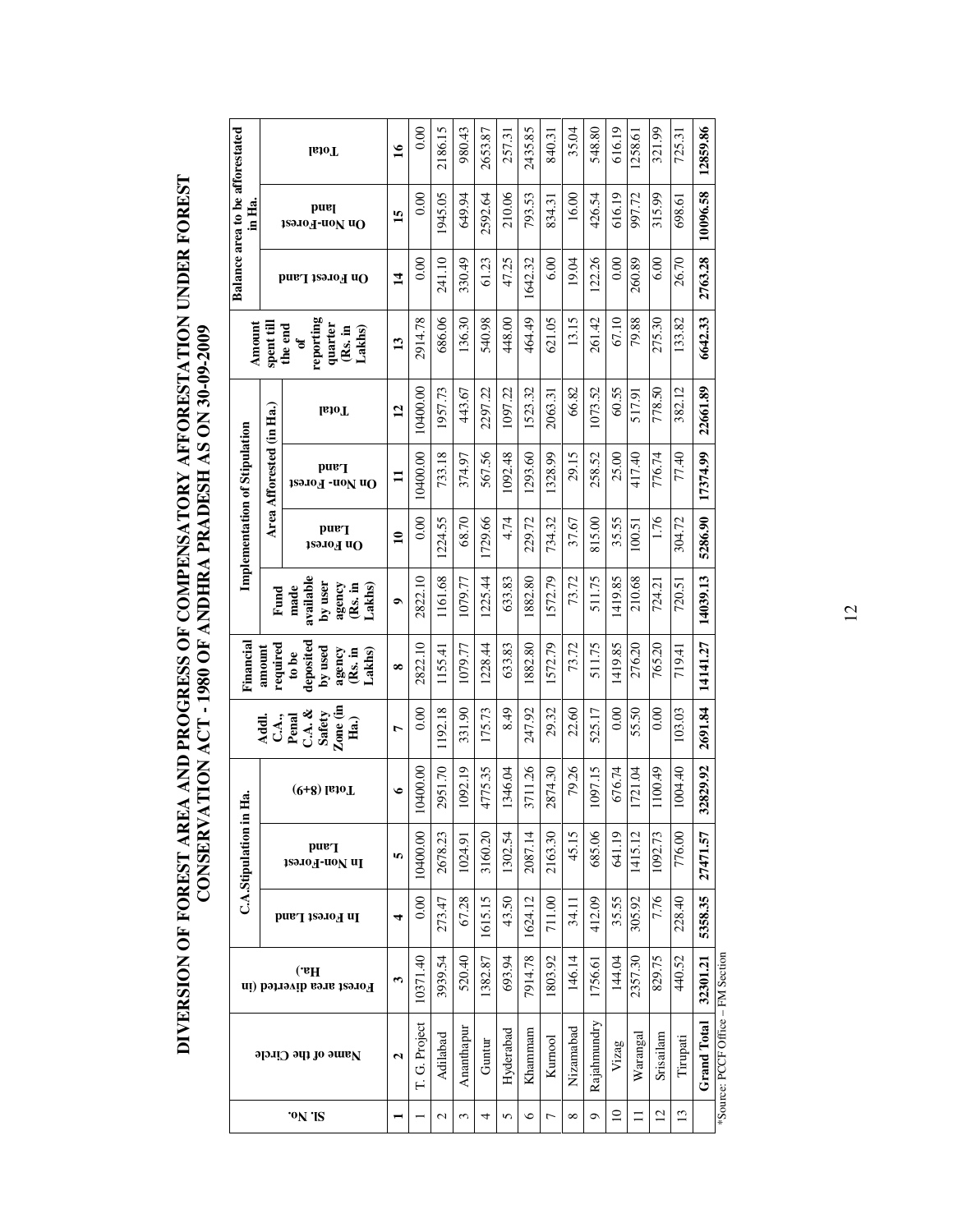#### **CEFNARM**

# **ANDHRA PRADESH FOREST ACADEMY DULAPALLY, HYDERABAD.**

The State Institute of Forestry Training (SIFT) was established in 1987 to cater the training needs of Forestry. It is renamed as AP Forest Academy in 2001.

The vision is to develop Andhra Pradesh Forest Academy into a premier institute not only in Andhra Pradesh but also in the country. It should be equipped with modern technologies and expertise for imparting effective training in participatory Forestry and Natural resource: Management to in-service officials, NGOs and Others.

In addition to the training, the Andhra Pradesh Forest Academy is also engaged in extension and publicity activities. The following periodical publications are published.

Monthly News Letter (Vanasamrakshini), APFA News Letter (Quarterly), Vana Gnapika (souvenir of FSO Training), Posters (4), Documentary Films (6), Training Manuals/Books (8), Children and Forest Education (CAFÉ), Vana Chaitanyam (Kalajathas) in 3 divisions (40 Villages) etc.

| Sl.<br>No        | Category                             |               | 2005-06        | 2006-07        | 2007-08      | 2008-09        | 2009-10                  |
|------------------|--------------------------------------|---------------|----------------|----------------|--------------|----------------|--------------------------|
| 1.               | <b>No of Trainings</b>               |               | 157            | 119            | 110          | 92             | 96                       |
|                  | <b>V.S.S.</b>                        |               |                |                |              |                |                          |
|                  | C.P.s                                | Male          | 282            | 269            | 227          | 112            | 78                       |
| 2.               |                                      | Female        | 21             | 20             | $\Omega$     | $\overline{c}$ |                          |
|                  | <b>Members</b>                       | Male          | 167            | 287            | 217          | 85             | 18                       |
|                  |                                      | Female        | 13             | 50             | 1            | $\Omega$       | $\overline{\phantom{0}}$ |
| 3.               | Male<br>NGOs / CEWs                  |               | 1047           | 282            | 265          | 90             | 41                       |
|                  | Female                               |               | 152            | 39             | 6            | $\Omega$       |                          |
|                  |                                      | C.F.s         | 3              | 43             | 16           | 37             | 36                       |
|                  |                                      | D.F.O.s       | 17             | 30             | 21           | 37             | 66                       |
|                  | Officers &<br><b>Executive Staff</b> | D.C.F.s       | $\Omega$       | 1              | $\Omega$     | $\overline{2}$ | 3                        |
|                  |                                      | A.C.F.s       | 87             | 76             | 30           | 8              | 48                       |
| $\overline{4}$ . |                                      | F.R.O.s       | 251            | 141            | 82           | 109            | 41                       |
|                  |                                      | D.R.O.s       | 139            | 92             | 58           | 43             | 83                       |
|                  |                                      | F.S.O.s       | 410            | 322            | 322          | 275            | 230                      |
|                  |                                      | F.B.O.s       | 358            | 541            | 488          | 558            | 481                      |
|                  |                                      | A.B.O.s       | 110            | 145            | 112          | 203            | 213                      |
|                  |                                      | Mgr/AO        | $\overline{2}$ | $\overline{0}$ | $\mathbf{0}$ | 6              |                          |
|                  |                                      | Suptds.       | 17             | 1              | 1            | 41             | $\overline{7}$           |
|                  |                                      | TO/TAs        | 66             | 31             | 16           | 64             | 34                       |
| 5.               | <b>Ministerial Staff</b>             | Sr.Assts.     | 124            | 71             | 63           | 48             | 38                       |
|                  |                                      | Jr.Assts.     | 188            | 204            | 138          | 94             | 34                       |
|                  |                                      | Typists/      | 186            | 95             | 62           | 41             | 12                       |
|                  |                                      | Steno         |                |                |              |                |                          |
| Others<br>6.     |                                      |               | 322            | 174            | 315          | 34             | 66                       |
|                  |                                      | <b>Total:</b> | 3962           | 2914           | 2440         | 1889           | 1529                     |

**STATEMENT SHOWING THE TRAININGS CONDUCTED AT A.P. FOREST ACADAMY, DULAPALLY FROM 1-04-2005 TO 31-03-2010 AND NO. OF PARTICIPANTS ATTENDED.** 

\*Source: APFDC Dulapally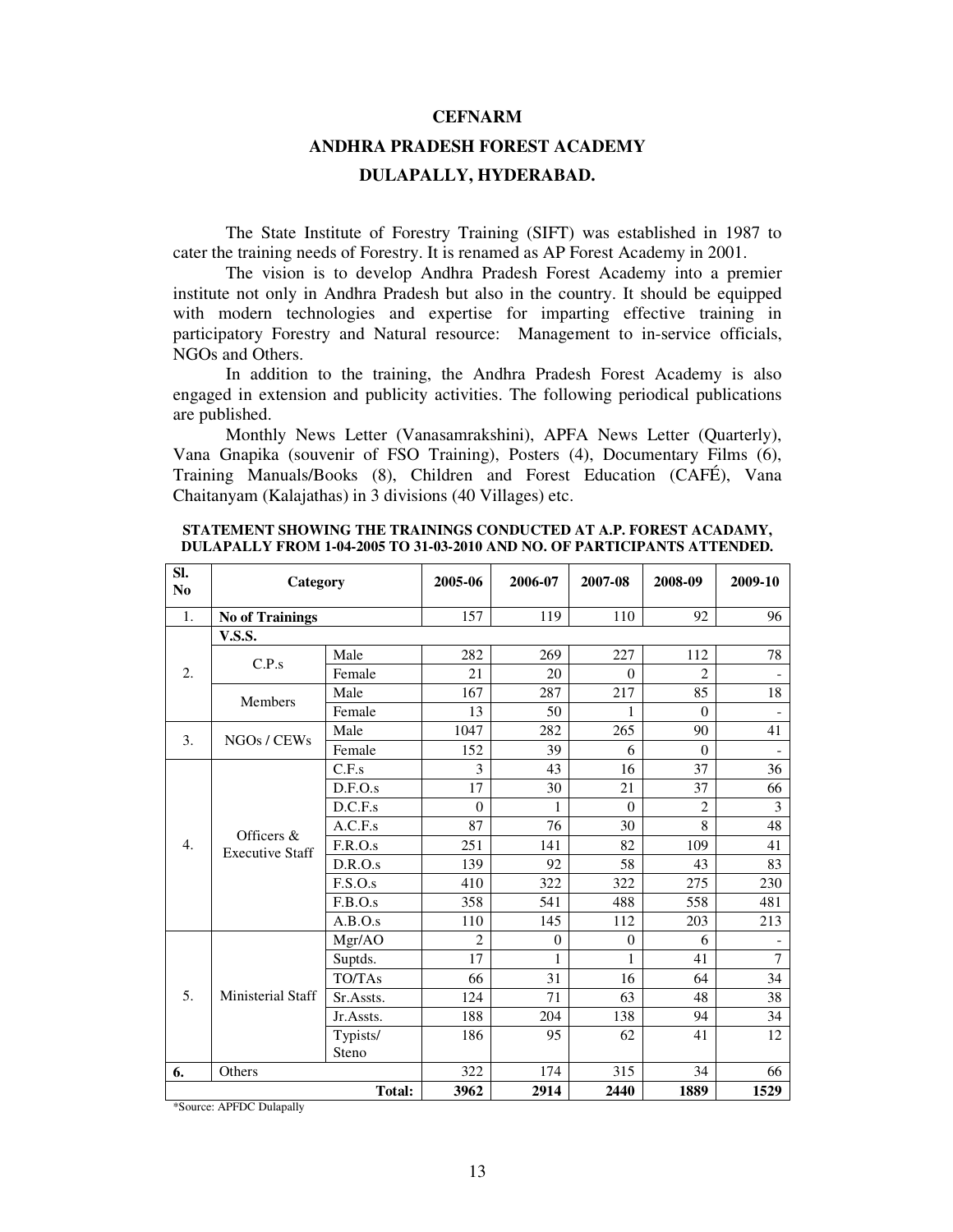#### **GEOMATICS CENTRE**

There is a well established Geomatic Centre in Forest Department. Keeping in tune with recent technologies the Geomatic Centre of Forest Department utilized the recent innovations of Remote Sensing, Geographical Information System (G.I.S.), Global Positioning System (G.P.S.) for its Planning, Management and Monitoring of forest resources.



# Vegetation Cover Change In Andhra Pradesh

| ther<br>5%    |              |
|---------------|--------------|
| Sorub<br>3.1% | Dense<br>25% |
|               | Open<br>38%  |
|               |              |

| <b>Class / Year</b> | 1996  | 2006                       |
|---------------------|-------|----------------------------|
| <b>Dense</b>        | 10303 | 16122                      |
| <b>Open</b>         | 18033 | 24431                      |
| <b>Scrub</b>        | 25685 | 19694                      |
| <b>Others</b>       | 9793  | 3568                       |
| <b>Total</b>        | 63814 | 63814                      |
|                     |       | (Area in km <sup>2</sup> ) |

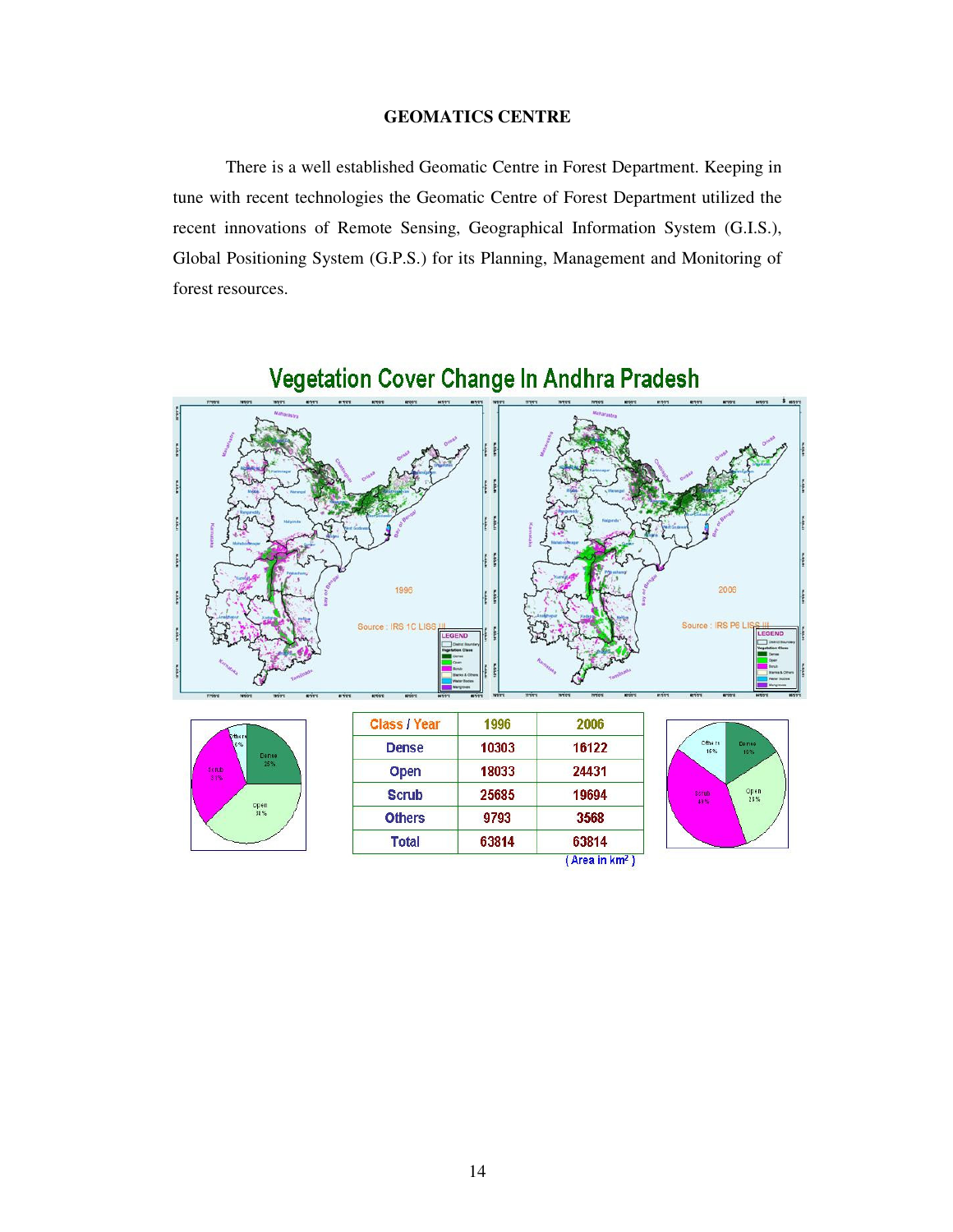# **DISTRICT WISE VEGETATION STATISTICS FROM 1996 TO 2006**

| SI.            | Year            | <b>Gross</b><br><b>Notified</b> |              | <b>Dense Canopy</b> |         |         |         | <b>Open Canopy</b> |         |         |
|----------------|-----------------|---------------------------------|--------------|---------------------|---------|---------|---------|--------------------|---------|---------|
| No.            | <b>District</b> | Forest<br>Area                  | 1996         | 2000                | 2005    | 2006    | 1996    | 2000               | 2005    | 2006    |
|                | Khammam         | 794535                          | 220808       | 234091              | 249797  | 250838  | 254597  | 300631             | 303135  | 304366  |
| $\overline{2}$ | Adilabad        | 710129                          | 187324       | 209629              | 254405  | 256619  | 246675  | 313220             | 244436  | 247098  |
| 3              | Kadapa          | 504131                          | 31281        | 39228               | 47663   | 48489   | 226526  | 257644             | 271927  | 272293  |
| $\overline{4}$ | Visakhapatnam   | 463136                          | 46556        | 148627              | 186001  | 186581  | 159395  | 148145             | 179942  | 180802  |
| 5              | Chittoor        | 450767                          | 15770        | 22249               | 33577   | 34038   | 102982  | 194668             | 203757  | 204324  |
| 6              | Prakasham       | 448106                          | 65947        | 84895               | 106190  | 106528  | 74424   | 84803              | 155985  | 156479  |
| 7              | Warangal        | 402345                          | 99584        | 134643              | 137418  | 137934  | 116346  | 120767             | 123304  | 123624  |
| 8              | Kurnool         | 355479                          | 29103        | 40158               | 50618   | 50662   | 117309  | 158926             | 166045  | 166027  |
| 9              | East Godavari   | 323539                          | 152145       | 141444              | 156301  | 158838  | 102745  | 98972              | 100094  | 100808  |
| 10             | Mahabubnagar    | 304284                          | 16968        | 22627               | 26555   | 26761   | 65255   | 130879             | 142602  | 142727  |
| 11             | Nellore         | 238000                          | 12551        | 25971               | 53895   | 54011   | 51801   | 44259              | 45262   | 45467   |
| 12             | Karimnagar      | 236133                          | 57248        | 72941               | 87176   | 87508   | 72364   | 63880              | 66878   | 66758   |
| 13             | Ananthapur      | 194560                          | $\mathbf{0}$ | $\Omega$            | 605     | 656     | 16653   | 64823              | 63709   | 63980   |
| 14             | Guntur          | 182479                          | 14440        | 19935               | 29117   | 29206   | 40590   | 46741              | 82611   | 82710   |
| 15             | Nizamabad       | 176841                          | 11606        | 31591               | 44428   | 45570   | 33371   | 49983              | 61169   | 61252   |
| 16             | Vizianagaram    | 121937                          | 31772        | 27686               | 46690   | 46970   | 46151   | 45911              | 53844   | 54055   |
| 17             | Medak           | 96311                           | 1246         | 7482                | 18999   | 19249   | 8945    | 20142              | 30117   | 30337   |
| 18             | Nalgonda        | 88904                           | $\Omega$     | 6011                | 7322    | 7689    | 3917    | 21023              | 28675   | 29126   |
| 19             | West Godavari   | 77303                           | 26477        | 29025               | 30321   | 30723   | 18751   | 17658              | 25955   | 26395   |
| 20             | Ranga Reddy     | 75888                           | 2063         | 8384                | 12810   | 13014   | 12613   | 27217              | 23179   | 23496   |
| 21             | Srikakulam      | 72172                           | 3577         | 7140                | 10492   | 10581   | 24941   | 30088              | 48150   | 48296   |
| 22             | Krishna         | 64452                           | 3805         | 4563                | 9683    | 9722    | 6979    | 6400               | 12590   | 12648   |
|                | <b>Total</b>    | 6381431                         | 1030270      | 1318321             | 1600064 | 1612187 | 1803331 | 2246780            | 2433366 | 2443068 |

#### **Comparative Area Analysis (Area in Ha.)**

## **DISTRICT WISE VEGETATION STATISTICS FROM 1996 TO 2006**

|                | Comparative Area Analysis (Area in Ha.) |         |                     |         |         |                      |        |        |        |                     |       |                         |              |
|----------------|-----------------------------------------|---------|---------------------|---------|---------|----------------------|--------|--------|--------|---------------------|-------|-------------------------|--------------|
| SI.            | Year                                    |         | <b>Scrub Forest</b> |         |         | <b>Blanks/Others</b> |        |        |        | <b>Water bodies</b> |       |                         |              |
| No.            | <b>District</b>                         | 1996    | 2000                | 2005    | 2006    | 1996                 | 2006   | 2005   | 2006   | 1996                | 2000  | 2005                    | 2006         |
| 1              | Khammam                                 | 191259  | 188241              | 189285  | 187109  | 125711               | 69365  | 49907  | 49804  | 2160                | 2207  | 2410                    | 2418         |
| $\overline{2}$ | Adilabad                                | 175827  | 126413              | 175512  | 175644  | 99801                | 60040  | 34666  | 30094  | 502                 | 828   | 1109                    | 673          |
| 3              | Kadapa                                  | 187299  | 198410              | 177909  | 176441  | 58696                | 8628   | 6367   | 6624   | 327                 | 222   | 265                     | 285          |
| $\overline{4}$ | Visakhapatnam                           | 217341  | 119186              | 79186   | 78248   | 39790                | 47067  | 17882  | 17327  | 54                  | 110   | 124                     | 178          |
| 5              | Chittoor                                | 262813  | 178312              | 168325  | 167375  | 68037                | 54364  | 44224  | 44620  | 1164                | 1174  | 884                     | 409          |
| 6              | Prakasham                               | 228157  | 255671              | 173547  | 173454  | 78367                | 21409  | 10069  | 10042  | 1211                | 1328  | 2317                    | 1603         |
| 7              | Warangal                                | 118387  | 101164              | 123239  | 122271  | 66195                | 42828  | 15668  | 16098  | 1834                | 2942  | 2716                    | 2418         |
| 8              | Kurnool                                 | 169367  | 135439              | 127759  | 126880  | 32517                | 12150  | 3400   | 3905   | 7183                | 8807  | 7657                    | 8004         |
| 9              | East Godavari                           | 40672   | 60673               | 44486   | 41347   | 13668                | 7836   | 6719   | 6558   | 14308               | 14615 | 15939                   | 15988        |
| 10             | Mahabubnagar                            | 191042  | 129887              | 121050  | 118503  | 27038                | 16690  | 9855   | 9857   | 3980                | 4202  | 4223                    | 6435         |
| 11             | Nellore                                 | 125430  | 129523              | 98873   | 98292   | 46266                | 36481  | 38866  | 38547  | 1952                | 1766  | 1104                    | 1683         |
| 12             | Karimnagar                              | 84979   | 75466               | 73327   | 72893   | 20905                | 23062  | 8229   | 8162   | 637                 | 784   | 523                     | 814          |
| 13             | Ananthapur                              | 136993  | 120754              | 129133  | 128814  | 40636                | 8945   | 1112   | 1110   | 278                 | 38    | $\Omega$                | $\mathbf{0}$ |
| 14             | Guntur                                  | 90565   | 94184               | 59125   | 58811   | 32685                | 17648  | 7805   | 7804   | 4199                | 3971  | 3821                    | 3948         |
| 15             | Nizamabad                               | 95736   | 67043               | 60222   | 58492   | 35524                | 27354  | 10880  | 10948  | 604                 | 870   | 144                     | 581          |
| 16             | Vizianagaram                            | 23696   | 44164               | 17544   | 17164   | 20277                | 4138   | 3844   | 3729   | 41                  | 37    | 15                      | 19           |
| 17             | Medak                                   | 52178   | 60321               | 39375   | 38804   | 33723                | 8145   | 7764   | 7760   | 219                 | 221   | 56                      | 160          |
| 18             | Nalgonda                                | 46492   | 47894               | 44512   | 43579   | 37448                | 12692  | 8257   | 8254   | 1047                | 1284  | 137                     | 256          |
| 19             | West Godavari                           | 13170   | 19875               | 15488   | 15343   | 18902                | 10743  | 5536   | 4836   | 3                   |       | $\overline{\mathbf{4}}$ | 6            |
| 20             | Ranga Reddy                             | 48357   | 30108               | 33167   | 32654   | 12532                | 9767   | 6507   | 6505   | 324                 | 411   | 226                     | 218          |
| 21             | Srikakulam                              | 37488   | 28716               | 10081   | 9968    | 5863                 | 5896   | 3281   | 3138   | 303                 | 331   | 167                     | 190          |
| 22             | Krishna                                 | 31233   | 33223               | 27353   | 27288   | 20188                | 18170  | 12410  | 12389  | 2247                | 2096  | 2416                    | 2405         |
| <b>Total</b>   |                                         | 2568480 | 2244668             | 1988498 | 1969374 | 934770               | 523418 | 313246 | 308111 | 44579               | 48245 | 46257                   | 48691        |

# **Comparative Area Analysis (Area in Ha.)**

\*Source: PCCF Office- Geomatics Centre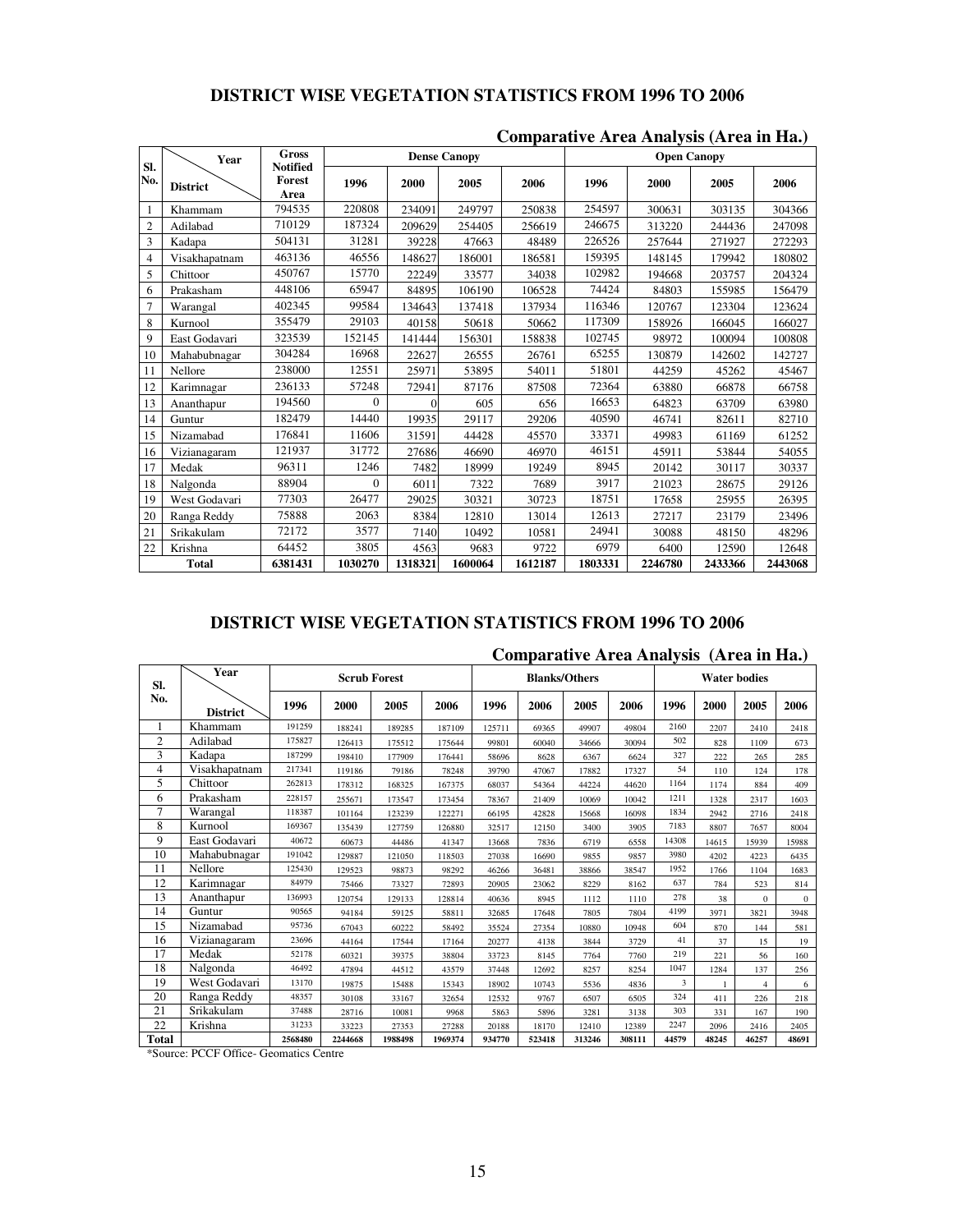| Unit volume in cum - Total volume in M.cum |                        |                                        |                       |                                |                        |                                               |                        |                          |                         |
|--------------------------------------------|------------------------|----------------------------------------|-----------------------|--------------------------------|------------------------|-----------------------------------------------|------------------------|--------------------------|-------------------------|
| <b>Circle</b>                              | <b>Scrub</b><br>Vol/ha | <b>Scrub</b><br><b>Total</b><br>Volume | <b>Open</b><br>Vol/ha | Open<br><b>Total</b><br>Volume | <b>Dense</b><br>Vol/ha | <b>Dense</b><br><b>Total</b><br><b>Volume</b> | <b>Total</b><br>Volume | <b>Circle</b><br>Average | <b>State</b><br>Average |
| <b>Adilabad</b>                            | 12.28                  | 0.44                                   | 36.82                 | 7.62                           | 68.17                  | 25.08                                         | 33.14                  | 46.67                    |                         |
| Ananthpur                                  | 8.12                   | 0.47                                   | 13.10                 | 1.59                           | 23.16                  | 2.19                                          | 4.25                   | 10.53                    |                         |
| <b>FDPT Srisailam</b>                      | 11.69                  | 0.76                                   | 22.53                 | 5.97                           | 42.02                  | 11.11                                         | 17.84                  | 26.33                    |                         |
| Guntur                                     | 7.40                   | 0.25                                   | 12.89                 | 2.13                           | 34.95                  | 7.80                                          | 10.18                  | 16.79                    |                         |
| <b>Hyderabad</b>                           | 6.72                   | 0.29                                   | 9.40                  | 0.62                           | 18.63                  | 0.51                                          | 1.42                   | 7.8                      |                         |
| <b>Khammam</b>                             | 16.16                  | 0.41                                   | 45.44                 | 12.95                          | 73.13                  | 29.22                                         | 42.59                  | 53.6                     |                         |
| <b>Kurnool</b>                             | 10.14                  | 0.47                                   | 14.85                 | 2.25                           | 34.82                  | 8.00                                          | 10.72                  | 19.27                    | 36.40                   |
| <b>Nizamabad</b>                           | 8.24                   | 0.24                                   | 32.22                 | 4.46                           | 49.10                  | 3.06                                          | 7.76                   | 28.39                    |                         |
| Rajamundry                                 | 18.49                  | 0.20                                   | 38.61                 | 2.33                           | 72.72                  | 23.90                                         | 26.42                  | 56.79                    |                         |
| <b>Tirupati</b>                            | 7.62                   | 0.21                                   | 23.95                 | 3.92                           | 43.52                  | 7.76                                          | 11.89                  | 28.52                    |                         |
| Visakapatnam                               | 27.57                  | 2.33                                   | 51.54                 | 6.12                           | 88.70                  | 29.57                                         | 38.01                  | 57.84                    |                         |
| Warangal                                   | 15.45                  | 0.47                                   | 33.41                 | 6.94                           | 63.63                  | 20.46                                         | 27.87                  | 43.66                    |                         |
| A.P.                                       | 13.34                  | 6.53                                   | 29.18                 | 56.88                          | 59.58                  | 168.66                                        | 232.08                 | 36.37                    |                         |

#### **GROWING STOCK IN ANDHRA PRADESH**

#### **RESULTS OF ANDHRA PRADESH FOREST INVENTORY DIAMETER CLASS-WISE VOLUMES OF TOP 15 SPECIES IN ANDHRA PRADESH.**

| SI. |                          | In million cubic meters |           |           |       |       |       |             |              |  |  |  |
|-----|--------------------------|-------------------------|-----------|-----------|-------|-------|-------|-------------|--------------|--|--|--|
| No. | <b>Species Name</b>      | $10-20$                 | $20 - 30$ | $30 - 40$ | 40-50 | 50-06 | 60-70 | above<br>70 | <b>Total</b> |  |  |  |
| 1.  | Anogeisus latifolia      | 5.67                    | 5.95      | 3.65      | 1.59  | 0.02  | 0.30  | 0.95        | 18.48        |  |  |  |
| 2.  | Xylia xylocarpa          | 3.21                    | 4.76      | 3.43      | 1.89  | 0.07  | 0.31  | 0.11        | 14.50        |  |  |  |
| 3.  | Terminalia tomentosa     | 2.17                    | 4.12      | 3.70      | 1.79  | 0.02  | 0.54  | 0.82        | 13.76        |  |  |  |
| 4.  | Lannea coromandelica     | 1.80                    | 3.96      | 3.72      | 1.65  | 0.07  | 0.21  | 0.40        | 12.49        |  |  |  |
| 5.  | Tectona grandis          | 4.67                    | 3.52      | 2.60      | 1.09  | 0.06  | 0.05  | 0.26        | 12.44        |  |  |  |
| 6.  | Madhuca indica           | 0.60                    | 1.50      | 2.44      | 2.09  | 0.09  | 1.00  | 1.65        | 10.48        |  |  |  |
| 7.  | Dalbergia paniculata     | 1.37                    | 1.82      | 2.47      | 1.98  | 0.09  | 0.48  | 0.32        | 9.37         |  |  |  |
| 8.  | Hardwickia binata        | 1.07                    | 1.90      | 2.02      | 1.47  | 0.10  | 0.75  | 0.89        | 9.07         |  |  |  |
| 9.  | Pterocarpus marsupium    | 1.44                    | 1.52      | 1.88      | 1.32  | 0.05  | 0.31  | 0.16        | 7.22         |  |  |  |
| 10. | Boswellia serrata        | 0.30                    | 1.08      | 2.37      | 1.89  | 0.10  | 0.19  | 0.26        | 6.86         |  |  |  |
| 11. | Mangifera indica         | 0.07                    | 0.13      | 0.19      | 0.47  | 0.02  | 0.61  | 3.71        | 5.70         |  |  |  |
| 12. | Cleistanthus collinus    | 1.91                    | 1.85      | 0.87      | 0.23  | 0.08  | 0.02  | 0.08        | 5.04         |  |  |  |
| 13. | Diospyros melanoxylon    | 1.07                    | 1.35      | 1.14      | 0.72  | 0.04  | 0.13  | 0.36        | 4.98         |  |  |  |
| 14. | Lagerstroemia parviflora | 1.28                    | 1.50      | 1.22      | 0.52  | 0.07  | 0.07  | 0.08        | 4.85         |  |  |  |
| 15. | Tamarindus indica        | 0.06                    | 0.17      | 0.39      | 0.45  | 0.11  | 0.28  | 1.44        | 3.27         |  |  |  |

\*Source: PCCF Office - Geomatics Centre